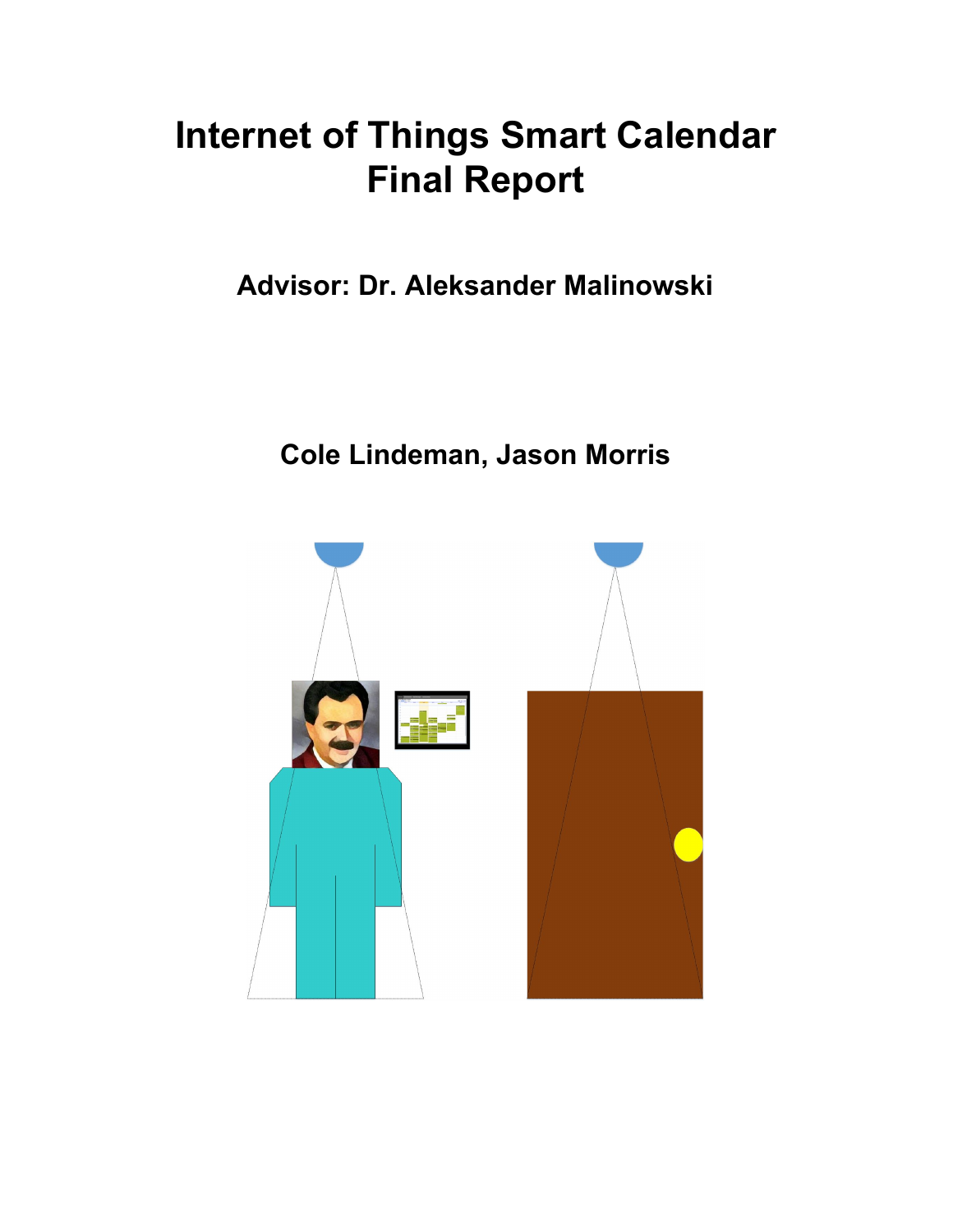## <span id="page-1-0"></span>Abstract

Many university professors like to post their schedule and office hours right outside their office door so that students know when and where they can find them. Unfortunately, sudden changes to a professor's agenda can make it hard to keep that schedule up to date. The Internet of Things Smart Calendar seeks to offer an easy solution. The Internet of Things Smart Calendar is a device that interfaces with Google Calendar and keeps an updated display of the professor's Google Calendar. It provides the service of displaying a professor's office hours, advertisements, and announcements to communicate relevant information that the professor would like the students to know about.

Creating an approach to this solution involved many hours of planning and preparation. Research was done on relevant projects that were similar to this one. It was decided that the project would be powered by a Raspberry Pi and a touch screen would be used as the display. The Raspberry Pi interfaces with motion sensors and makes decisions as to what should be displayed.

This solution utilizes new and up to date technology giving our professor an easier way to manage their schedule and provide their students with desired information. Producing it into a small, stable package allows the option for the project to be possibly duplicated for other teachers too.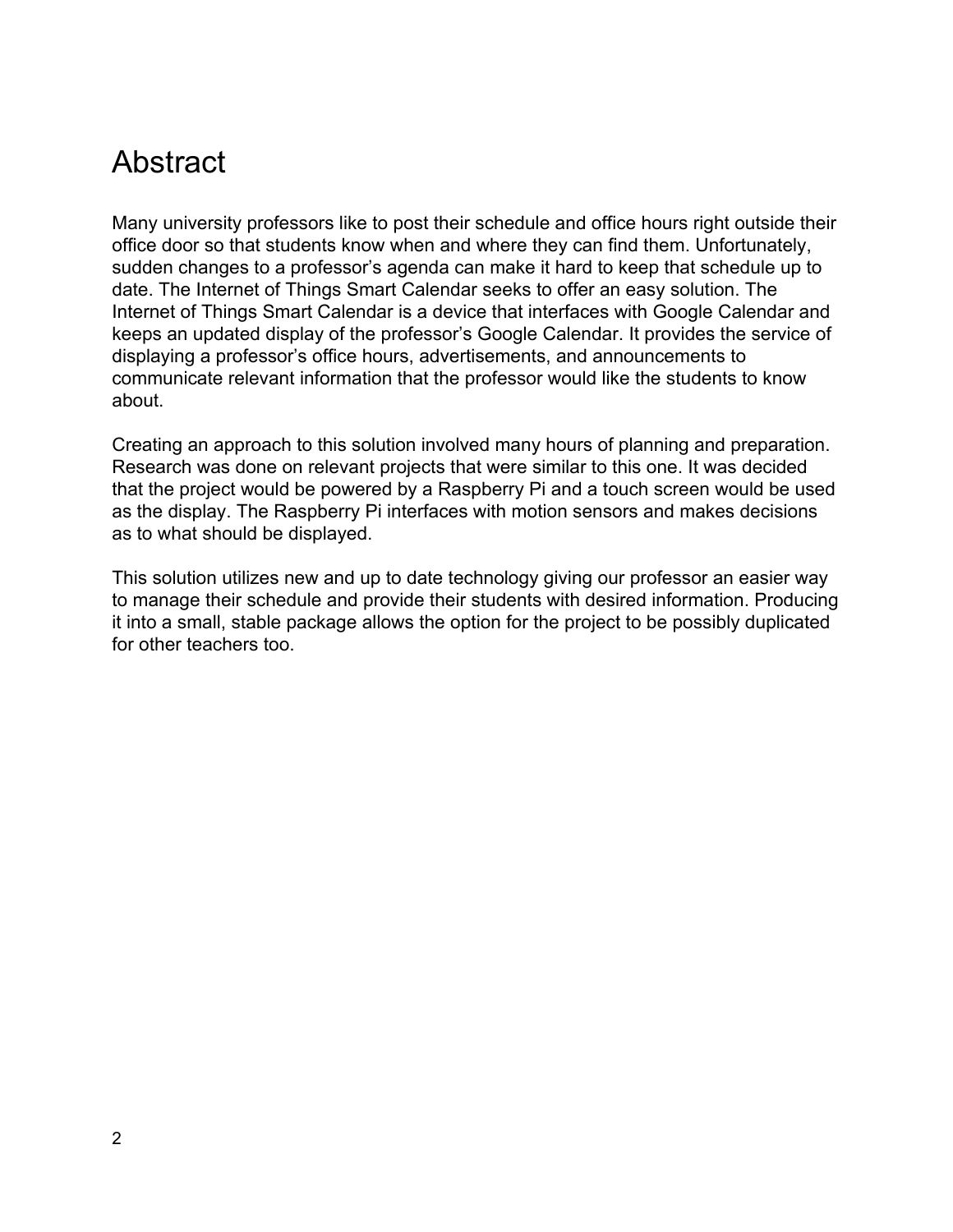## **Table of Contents**

| <b>Abstract</b>                                                                                             | $\mathbf 2$                |
|-------------------------------------------------------------------------------------------------------------|----------------------------|
| <b>Introduction</b>                                                                                         | 5                          |
| <b>Review of Literature and Prior Work</b>                                                                  | 5                          |
| <b>Subsystem Level Function Requirements</b><br>Inside the Pi<br>Modes of Operation                         | 5<br>6<br>10               |
| <b>Subsystem Level Design and Implementation</b>                                                            | 11                         |
| <b>Parts List</b>                                                                                           | 14                         |
| <b>Major Changes from Prior Models</b>                                                                      | 15                         |
| <b>Schedule</b>                                                                                             | 16                         |
| <b>Future Directions</b>                                                                                    | 18                         |
| <b>Applicable Standards and Patents</b><br><b>Standards to Consider</b><br><b>Patents for Similar Ideas</b> | 19<br>19<br>19             |
| <b>References</b><br><b>Citations</b><br>See Also                                                           | 20<br>20<br>20             |
| <b>Appendix: Software Source Code</b>                                                                       | 22                         |
| <b>Graphical User Interface</b><br>index.html<br>Announcements.html<br>Mali_Messenger.html<br>Style.css     | 22<br>22<br>24<br>25<br>26 |
| <b>Message sending</b><br>send_Message.php                                                                  | 29<br>29                   |
| <b>Web Page Functionality</b><br>SlideFunctionality.js<br>activeDirect.js<br>idleDirect.js                  | 30<br>30<br>30<br>33       |
| <b>Advertisement Image Grabbing Functionality</b>                                                           | 33                         |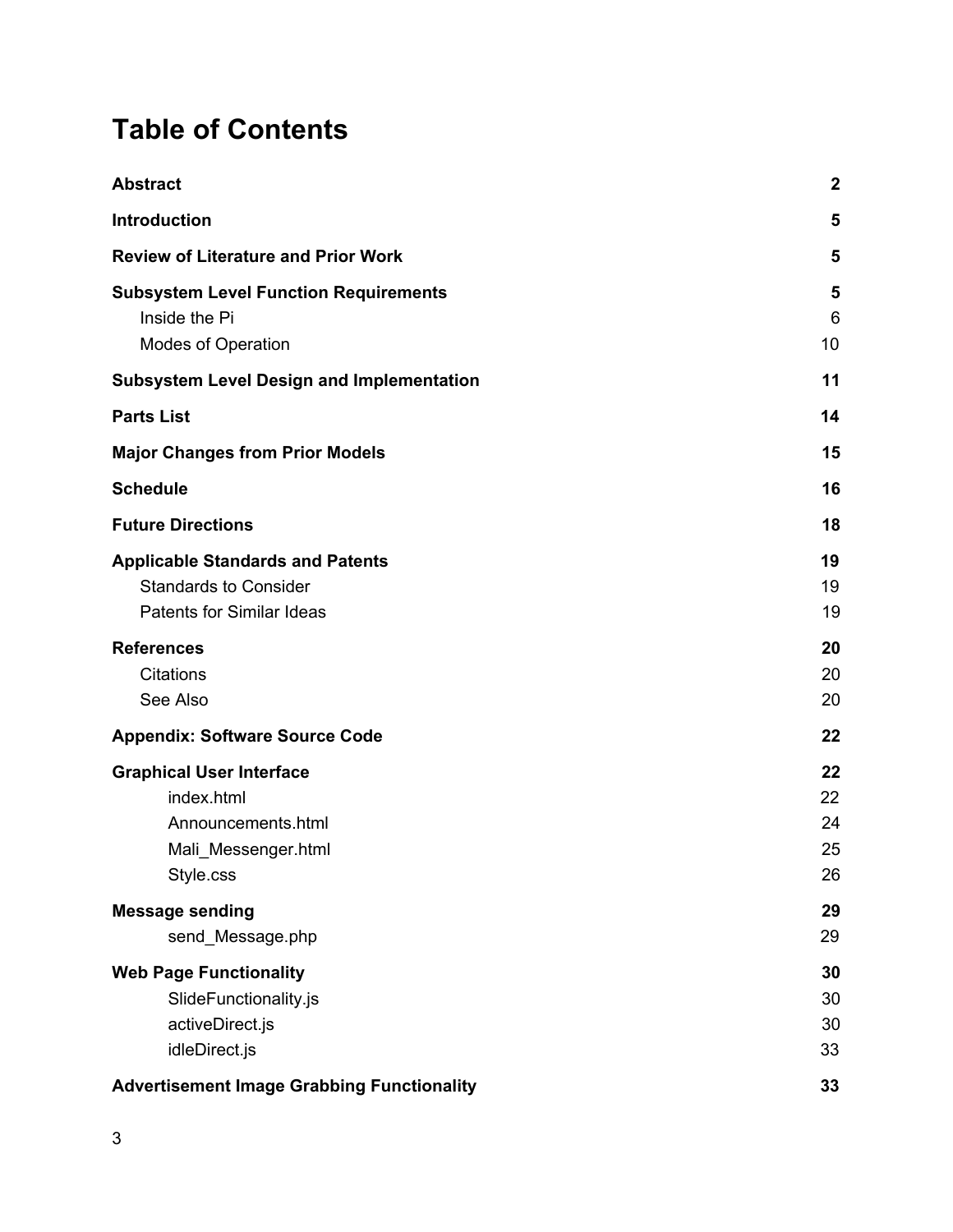| images_Grab.py                         | 33 |
|----------------------------------------|----|
| <b>Background System Functionality</b> | 35 |
| init.py                                | 35 |
| pins.py                                | 35 |
| startup.py                             | 39 |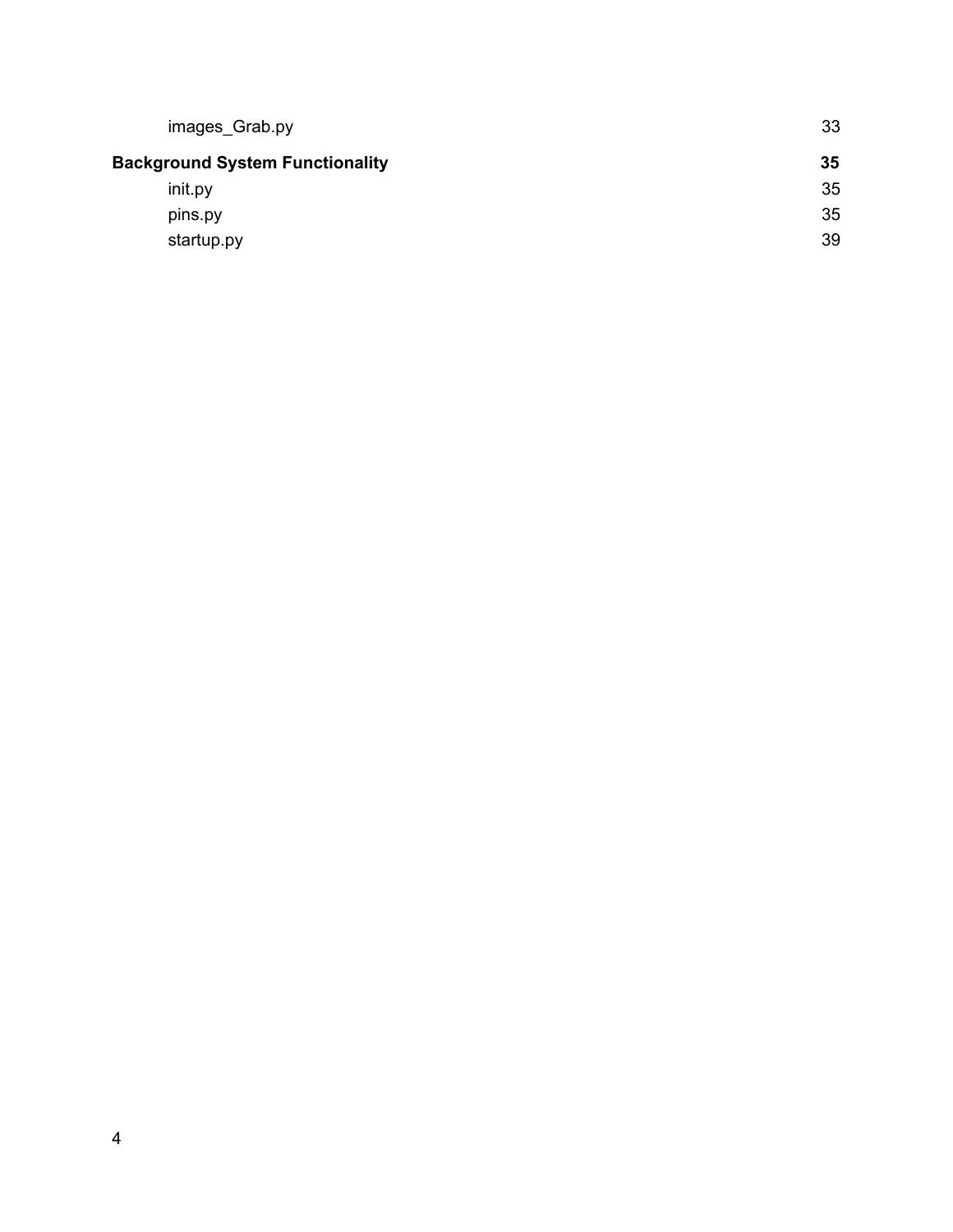## <span id="page-4-1"></span>I. Introduction

The scope of this project is an Internet of Things Smart Calendar that organizes a collection of input connections and uses the information to display data as well as send messages.

The Smart Calendar displays the professor's calendar as well as advertisements and announcements on an interactive monitor outside his room. Sensors are used to recognize when students are nearby for tracking purposes and to control the display; the Smart Calendar is also able to display ads idly for passersby as well as display the calendar for people stopping at the Smart Calendar. There is also a feature to optionally leave text or email messages using the Calendar which is sent directly to the professor.

The Smart Calendar display is placed directly outside the professor's office while the main controller device is in the ceiling. Additionally, motion sensors are placed on the ceiling.

### <span id="page-4-2"></span>II. Review of Literature and Prior Work

Similar projects involving a smart calendar have been created. One person has created a project that displays their Google Calendar on one half of the screen, and the local weather on the other half [1]. It automatically shuts down at night and has buttons on the side to toggle the calendar between monthly, weekly, and daily views of the calendar. This particular project is powered by a Raspberry Pi. However, it does not have motion sensors or touch screen interactivity.

Another similar product that has been created is called the DAKboard [2]. The DAKboard is a customizable wall display that displays relevant information to the user's life, such as pictures, weather, and upcoming calendar events. This display also lacks motion sensors and a touch screen.

## <span id="page-4-0"></span>III. Subsystem Level Function Requirements

The Raspberry Pi 3 interfaces with all sensors and devices. It also communicates with the Internet using its onboard ethernet port. It has a power supply connected to the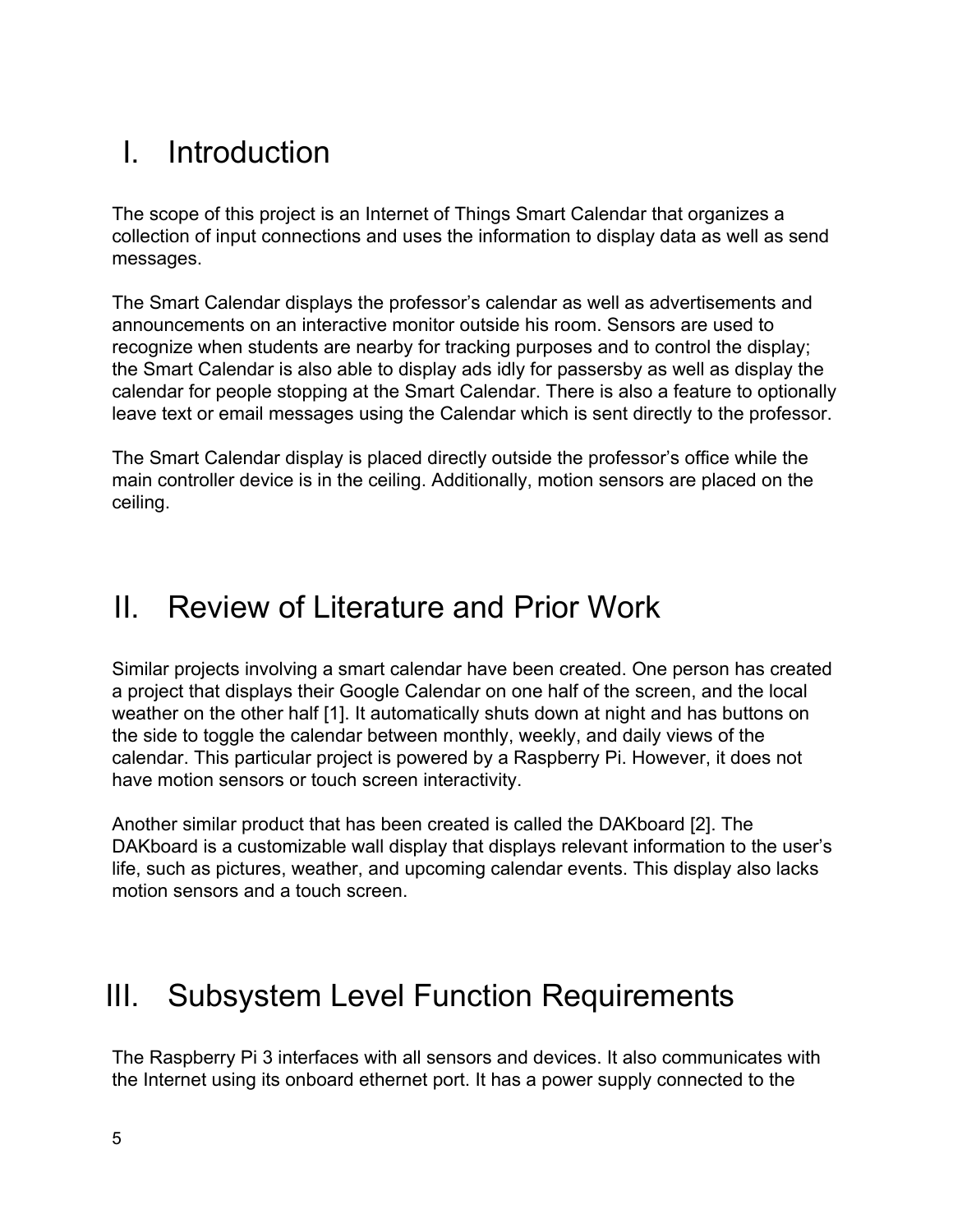power inlet from a 120V conventional power line. The Pi rests inside a protective case in the ceiling.

The wires coming in/out from the sensors are attached to the Raspberry Pi's digital I/O pins. Power is siphoned out of the Pi's Vcc and Ground pins for the sensors' usage using more wires. The sensors are placed in necessary positions to be able to track required information. The wires reach the Pi from these positions.

The monitor for the display is mounted on the wall underneath the Raspberry Pi. The specific monitor ordered uses an HDMI cable, a USB cable, and its own USB power supply. The USB and HDMI cables reach the Pi and the power supply sources its own power from a 120V conventional power line.

An ethernet cable comes from Dr. Malinowski's office where it is connected to a router; the ethernet cable goes through a hole in the concrete wall in order to reach the Raspberry Pi. This cable will allow the Pi to access the Internet.

### <span id="page-5-0"></span>*A. Inside the Pi*

The Raspberry Pi has multiple functions to make meaningful information out of sensors, control devices, store data, and use the Internet. These functions include:

● GUI Process

This process handles the graphics going to the in/out connection with the touch display monitor connected via USB and HDMI. Some of the data displayed in the graphics (Doctor Malinowski's Google Calendar, class advertisements, announcements.) will be grabbed from the Internet directly or from a different process. The GUI Process runs automatically upon booting.

There is also interactivity for people to use the GUI to control the information being displayed using the monitor's touch controls; Users are able to choose what they want to display. When not being interacted with, this process defaults to displaying advertisements to passers-by; it switches to displaying the calendar for people who stop at the calendar when it is idly displaying ads. This process also handles the message interface which allows users to leave a message using software keyboard input typed via the touch screen. The messages are then stored in memory to be sent.

● Update Process

Automatic updates are made every ten minutes. This way, anytime the professor wants to update anything (changes in announcements, advertisements, etc.), they can update all of their new changes and the device can download them over the Internet.

• Tracking Process

In order for the board to make sense of all of the sensor data, it uses a process to read pin information and make decisions. The process gathers information from the motion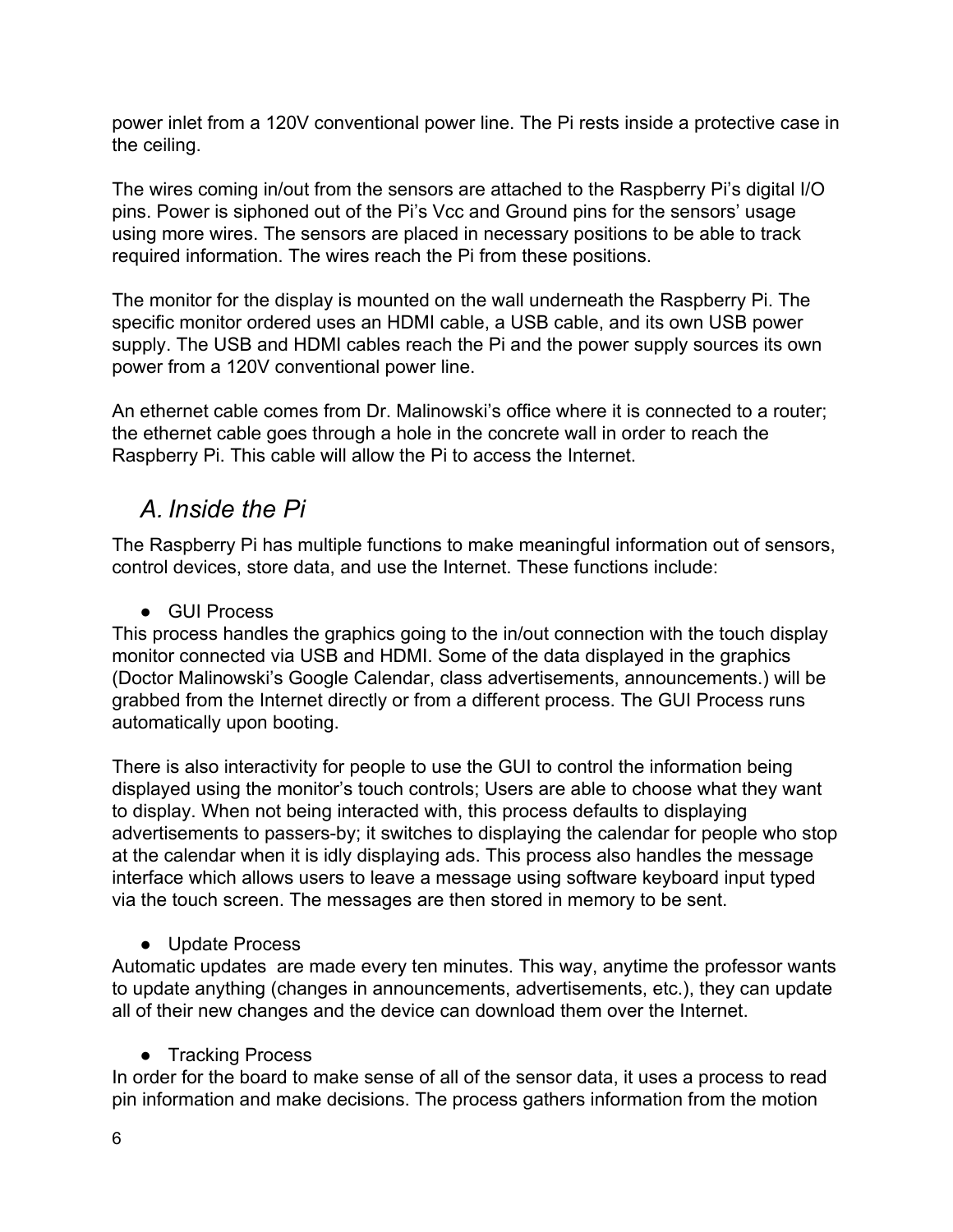sensors by reading the board's specific drivers for the digital I/O pins that the sensors are connected to. It then forms coherent, human-readable tracking data and sends it out to memory for storage.

The Tracking Process also tells the GUI Process when someone stops in front of the Smart Calendar and tells the Startup Process to turn on the monitor if needed. After 15 minutes of inactivity, this process tells the Startup Process to turn off the monitor.

• Memory

A portion of temporary read/write memory is allocated on the Raspberry Pi 3's main memory for temporary data. Among this data are temporary messages used for communication between processes and the tracking data. The tracking data is moved out and sent to the Internet at the end of the day.

● Startup Process

One process is not continually running, but is called whenever necessary for transitional periods. This process is divided into four sections; each section has its own instruction set for what needs to happen.

The monitor-off section is called to cut the power to the monitor by sending a serial signal to a relay connected through USB and shuts off the Pi's HDMI port. When activity is noticed again, the monitor-on section turns the monitor back on by using the opposite steps as the monitor-off section.

The start section is called to set up everything necessary for most of the other processes. In the temporary memory, it creates a message file for the GUI and Tracking process to communicate and it creates a tracking file for the Tracking process to dump information into. This section is also in charge of enabling the digital I/O pins for the Tracking Process.

Additionally, the Raspberry Pi restarts every day at 4AM as programmed from its internal clock scheduler. Before the restart is performed, the stop section is ran. The stop section formats the tracking file and sends it off to the Internet. This section also disables the digital I/O pins. When done, the device is safe to restart at any moment.

● Boot Process

Whenever the Pi boots up, the Boot process is ran by the internal clock scheduler. The boot process details a short list of instructions to be performed before letting the user interact with the display. This process calls the Startup process to shut off the monitor, calls the Startup process again to start, waits a minute, and finally calls the Startup process one last time to turn the monitor back on.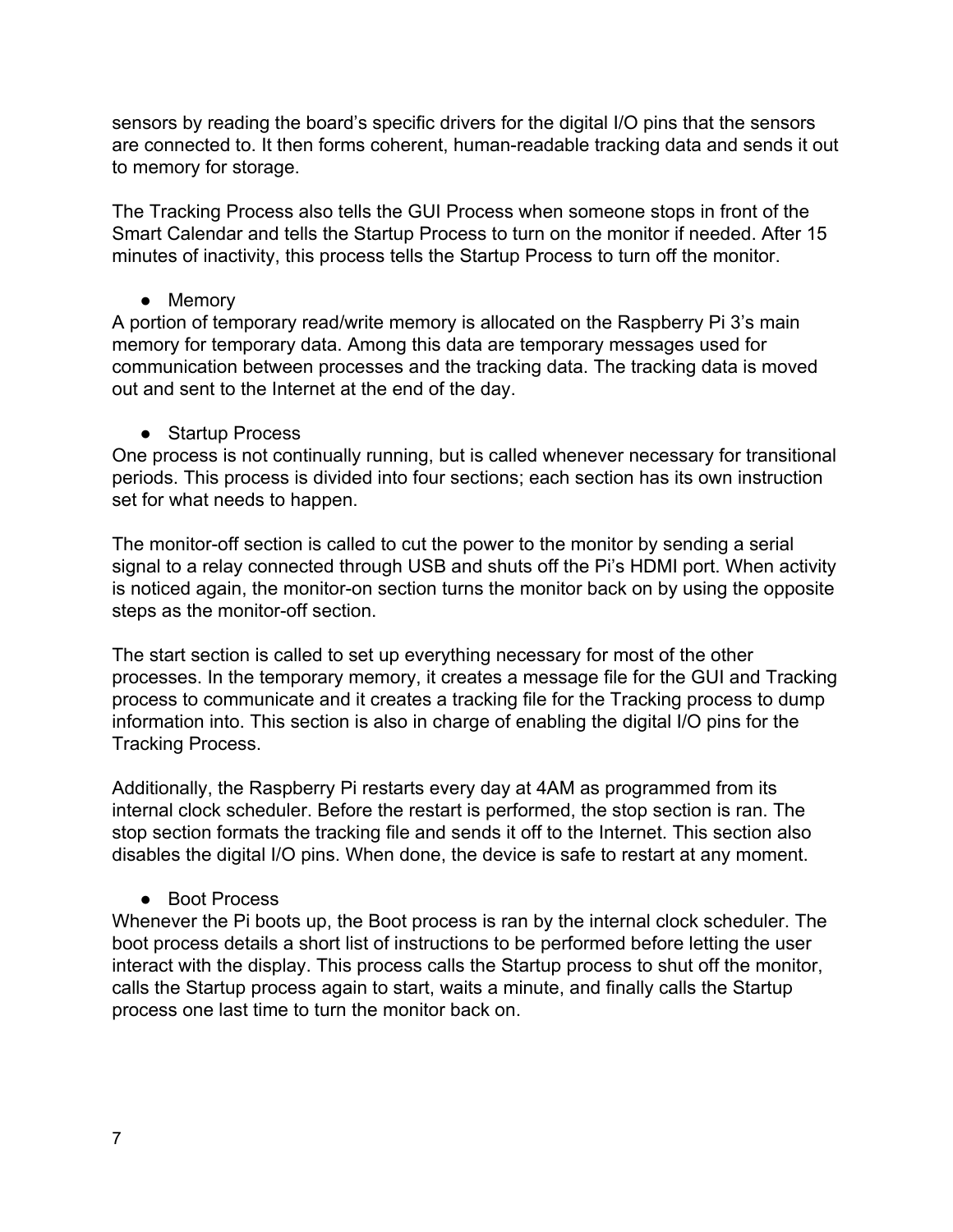

Figure 1. Subsystem Level Diagram A diagram detailing the connections between subsystems and I/O.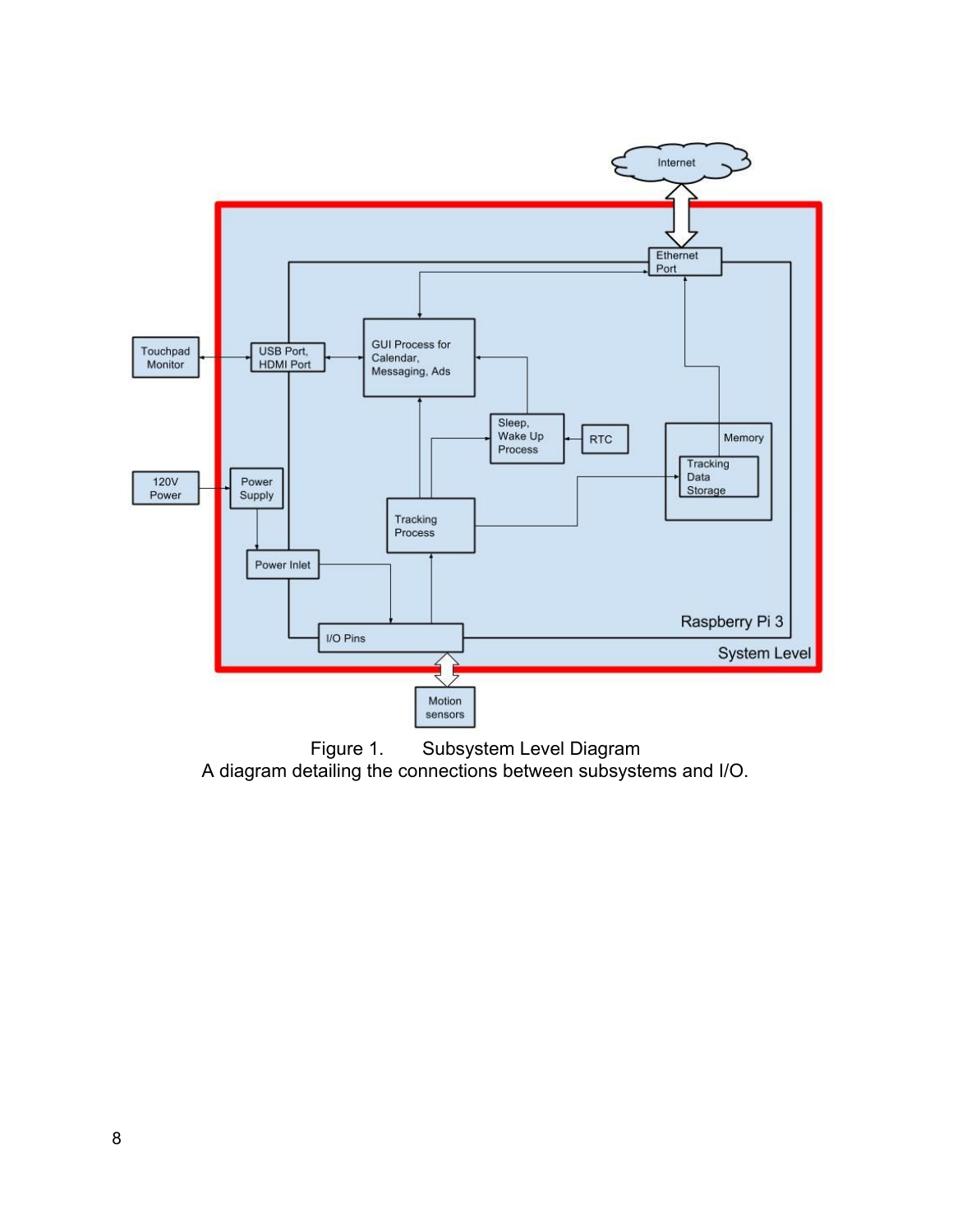

Figure 2. Gui Process Block Diagram

A block diagram detailing the design for the process that controls what is displayed. The process also handles messaging.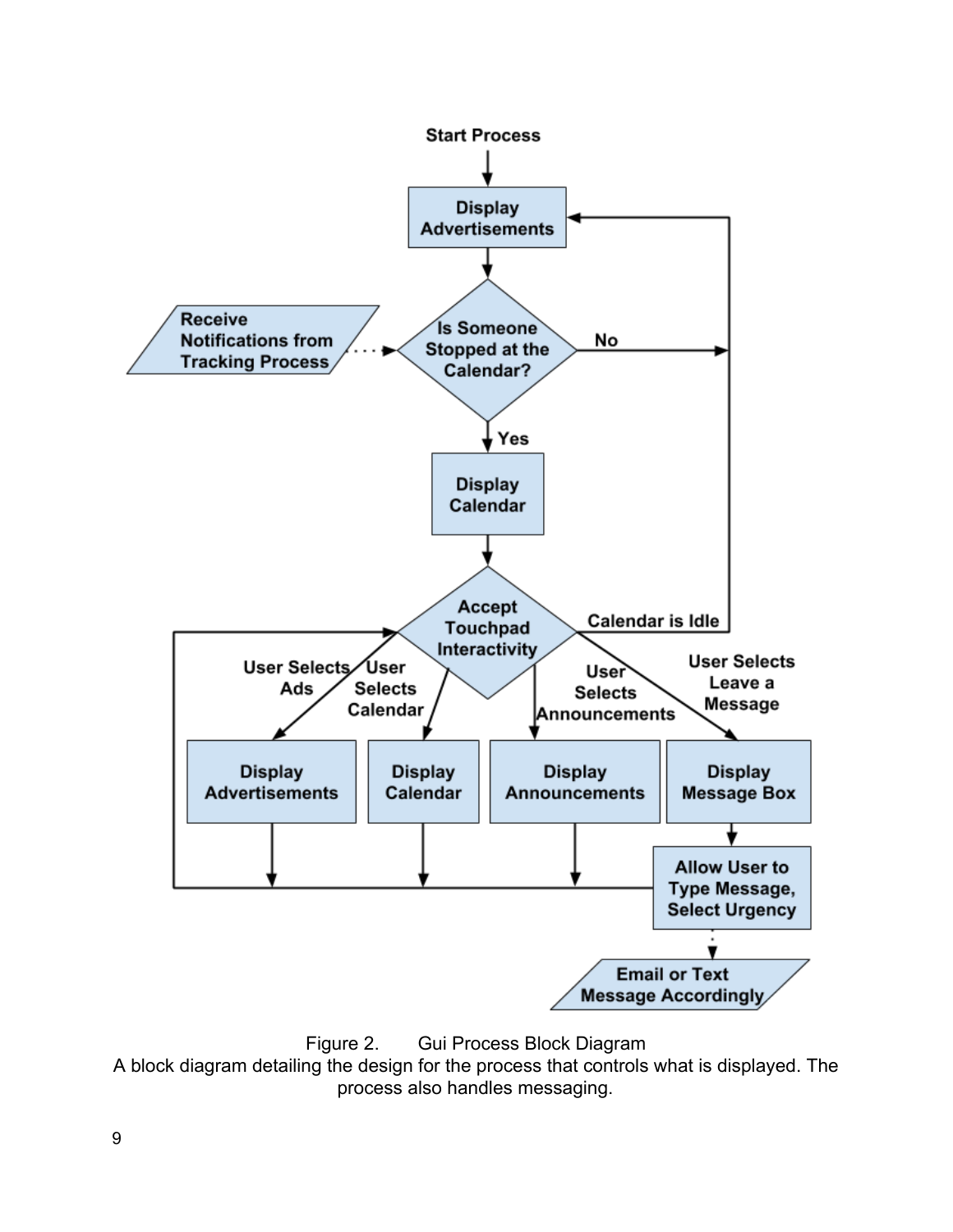



A block diagram detailing the design for the process that reads the infrared sensors and sends notifications to other processes. The process also creates tracking data and uploads the data to an online database when it is told to end.

### <span id="page-9-0"></span>*B. Modes of Operation*

In order to conserve power, the Smart Calendar will also enter modes of operation where the system sleeps.

● Off

The device is completely powered off. This happens briefly while restarting or under abnormal circumstance if the device is manually unpowered or if the power goes out. From this mode, the device needs to receive power again to turn back on if the power was cut; this requires fixing whatever happened. Either after resetting or once it receives power, it turns back on and enters Startup.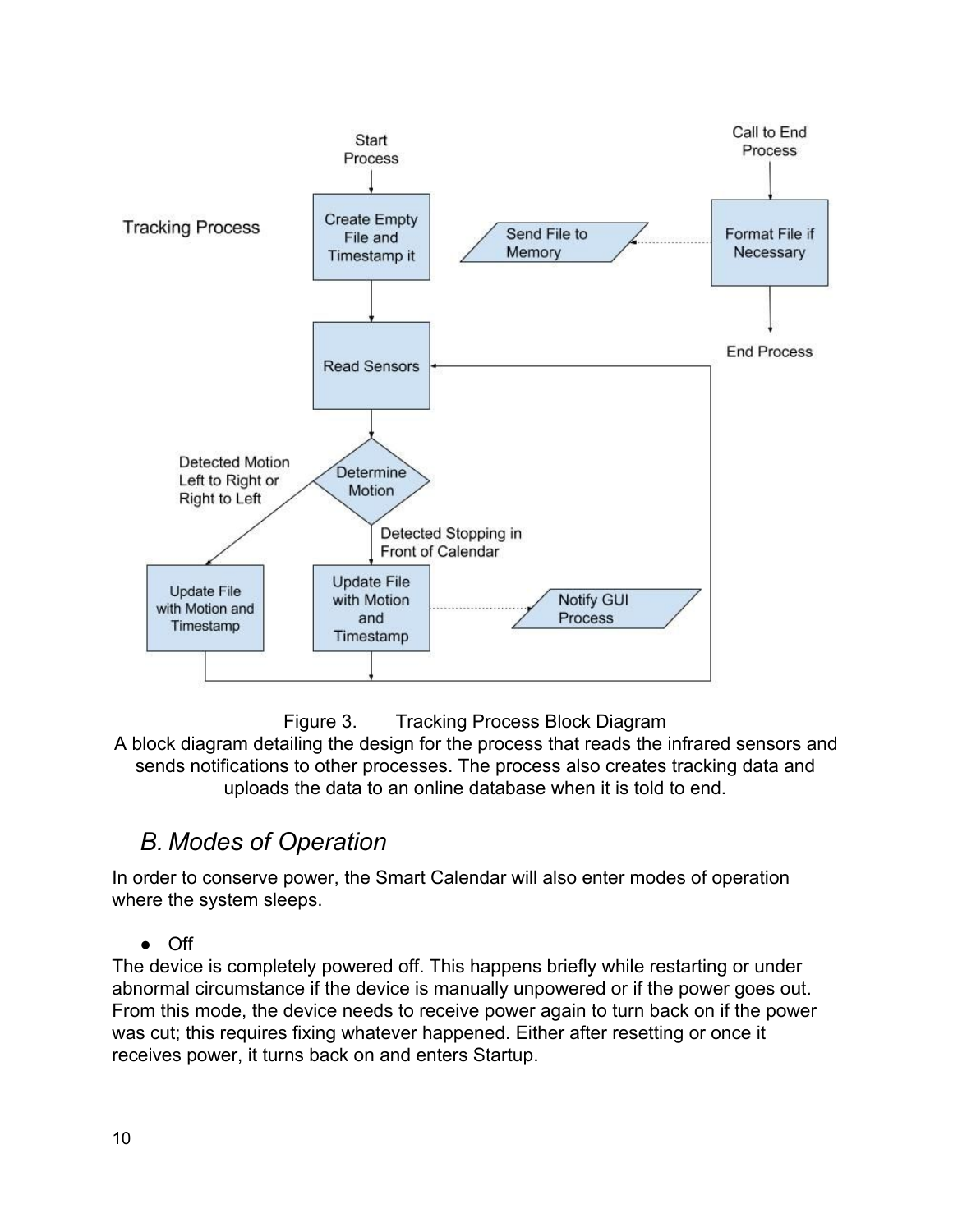### • Startup (transition)

The GUI is loaded in kiosk mode and the display is briefly off and the sensors are turned on; this transition is for loading features out of being Off. The Pi automatically enters Startup from Off when booting. When this transition is finished, the device is in the Powered On mode.

### ● Powered On

The device is actively retrieving all inputs, displaying functionality on the monitor, and deciding if to send alerts. This mode is for implementing the Smart Calendar features. If the device finds that nobody has been around for over 15 minutes, it will enter the Lie Down transition.

### • Lie Down (transition)

This transition is exclusively for shutting down the display. When it finishes, the device enters Low Power mode.

### ● Low Power

The device is in a power saving mode with the display is off while the sensors stay on; this mode is to save power for when nobody is around anyway. The Raspberry Pi cannot shut off completely because it cannot wake itself up. When someone is sensed, the device enters Wakeup.

### ● Wakeup (transition)

This transition is exclusively for turning on the display. When it finishes, the device enters Powered On mode.

### • Shutting Down (transition)

The device sends stored tracking data to the Internet, and all inputs and outputs are shut down. This transition is for stopping all features and enabling the system to be safely restarted before it is actually restarted. The Pi automatically enters Shutting Down based on time of day at 4 AM.

## <span id="page-10-0"></span>IV. Subsystem Level Design and Implementation

See the *[Appendix](#page-21-1)* for source code.

• Operating System

Ubuntu MATE is used for the Raspberry Pi's operating system. It is installed on the Raspberry Pi's SD card alongside the hard drive. Ubuntu MATE is a lightweight version of the Ubuntu operating system for small devices. The version used for this project is specifically tailored for Raspberry Pis.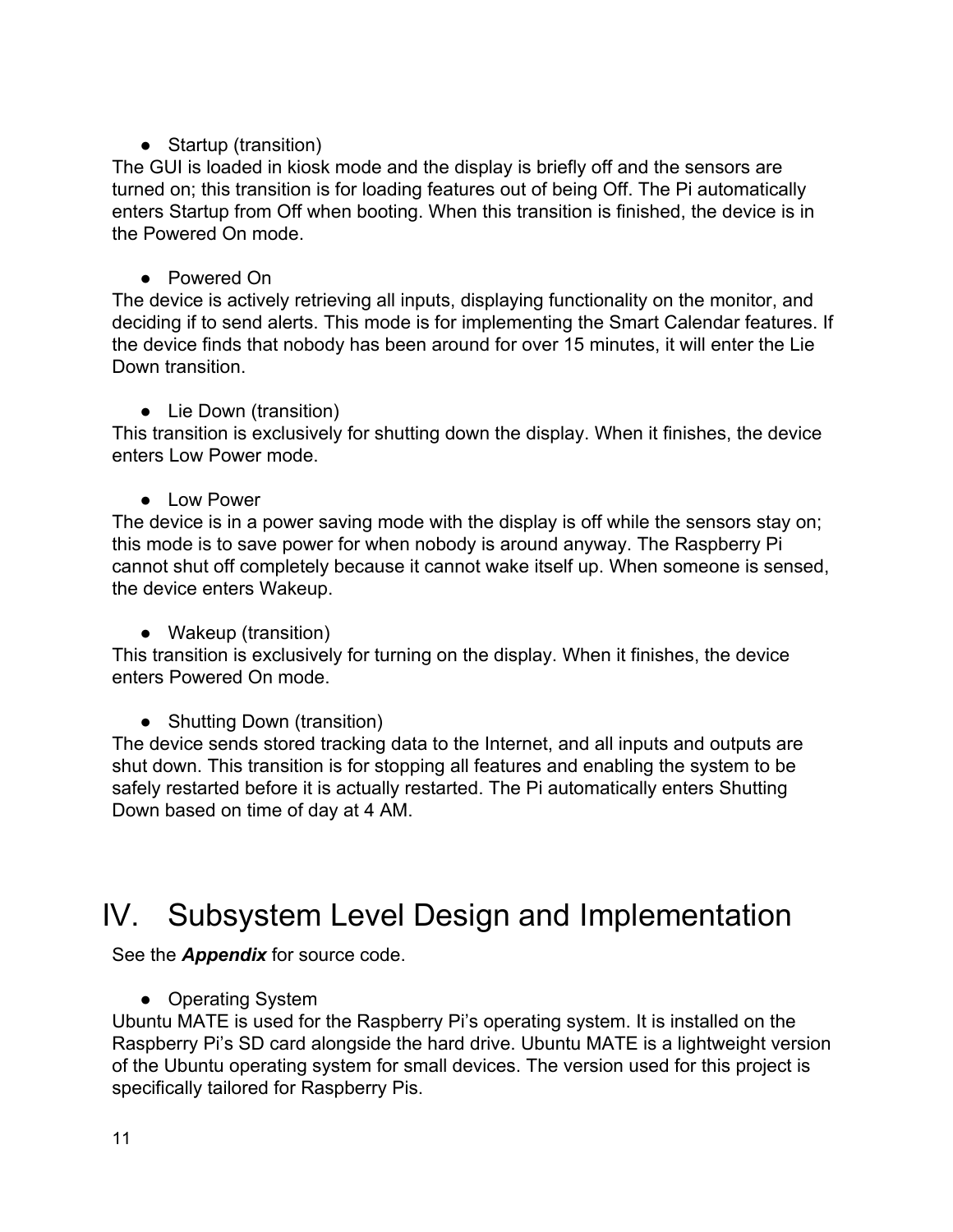#### ● GUI Subsystem

The GUI was created using HTML, CSS, JavaScript, and PHP. The GUI displays a section for calendar, messages, advertisements, and announcements. Each section has its own corresponding HTML file and web page.

Most of the styling for the GUI was done using CSS. A black and grayish theme was chosen that has the tabs at the top for the user to navigate between the different pages.

The HTML web pages are displayed using Mozilla Firefox. The homepage is set to the Calendar page; whenever it is started, the Google Calendar is displayed. There are a couple of extensions installed into Firefox. The main extension that is constantly running is R-kiosk; this extension enables kiosk mode and vastly limits the unnecessary features of Firefox for this project.

Firefox starts on bootup and displays the calendar in kiosk mode. This was done by adding Firefox to the "startup applications preferences". The application does not start immediately as it is slow to load. While loading, the device shows the desktop, but the monitor is disabled and inoperable, so no user can actually see the display on when it is not running Firefox.

For the Calendar page, the professor's Google Calendar was embedded into the HTML web page (index.html). The external links for the calendar were removed using the AdBlock Plus extension so that users cannot break the system.

The advertisements page (Ads.html) alternates between displaying different advertisements (saved as pictures) every five seconds. The picture changing functionality was done using JavaScript (SlideFunctionality.js). Whenever this web page is idle for longer than 90 seconds, it actively reads a message file being updated by the tracking script using AJAX. Whenever the web page is told someone stopped at the Calendar, it will redirect to the Calendar page. Additionally, a Python script (images\_Grab.py) was created that grabs any of the advertisement picture names in the images folder and throws it into the advertisement HTML page while replacing the old images.

The Calendar, Announcements, and Messenger pages use idle redirecting; this functionality was created using JavaScript (idleDirect.js). It directs any page to the Advertisements page after being idle for a period of 90 seconds.

A PHP script (send\_Message.php) was used for sending email and text messages to the professor. The HTML for the messenger page (Mali\_messenger.html) allows the user to type out their message on the touchscreen. The FxKeyboard extension allows the user to type out their message on the touchscreen.This message is then sent to the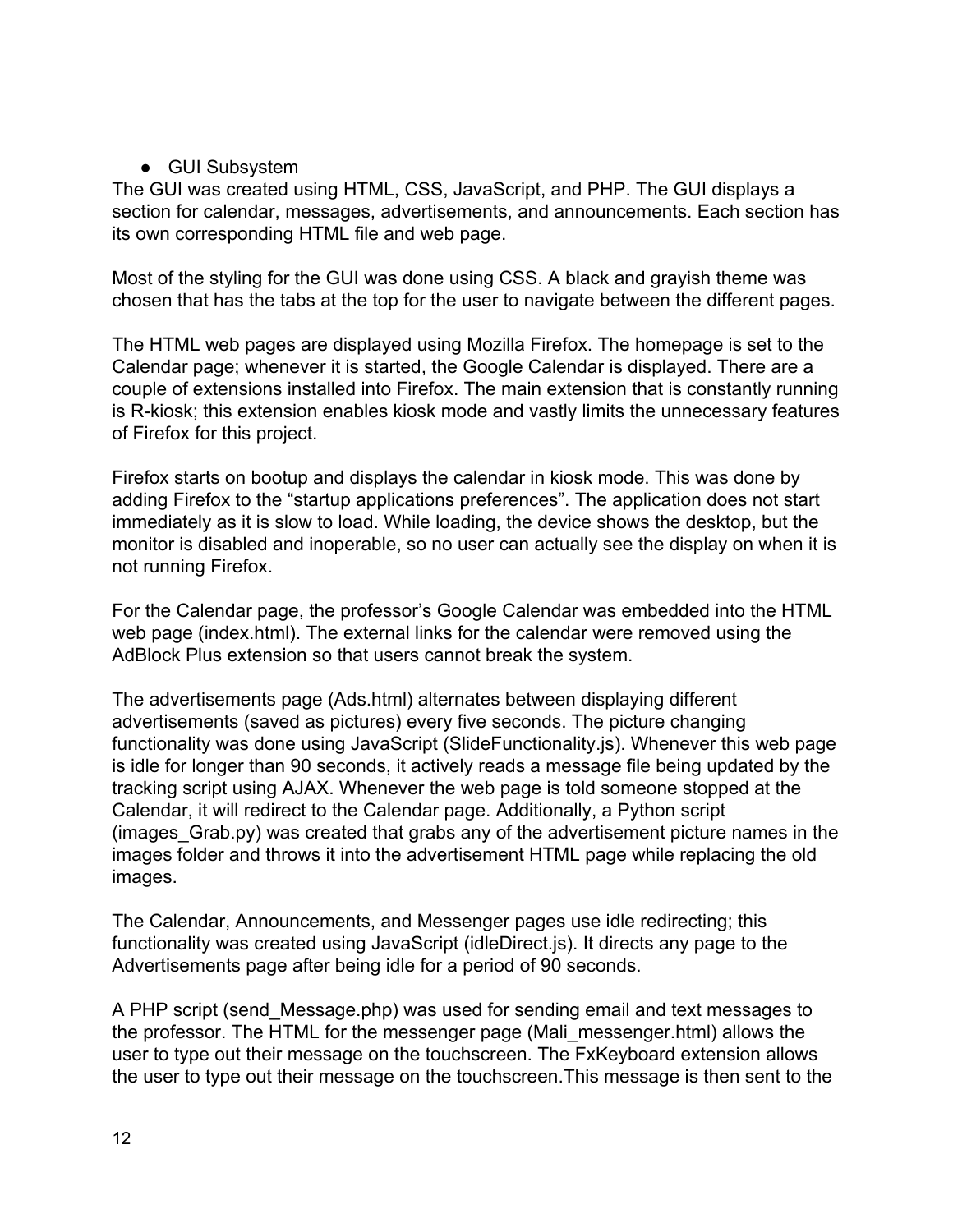PHP script using HTTP post. The PHP script then sends this message as an email to either the professor's email address or phone number address.

• Web Server Subsystem

An Apache2 web server was installed on the Raspberry Pi. The web server starts on boot and locally hosts the HTML web pages. The web server is necessary for PHP and AJAX functionality.

• Python Background Script Subsystems

Python scripts were used for most every feature running behind the scenes. From startup to shutdown, there is at least one script running.

On booting up, an initialization script is ran. This script runs the start and monitor control sections of the startup script to start all features. This script uses the monitor control to turn off the monitor while the Ubuntu MATE Desktop would normally be shown for a minute. This full minute is the maximum time it takes for the GUI Subsystem to load from boot. No user should be able to mess with the system during this one minute long loading time.

The startup script is divided into four different sections. The first two sections are for starting and stopping the other background scripts; the other two sections are for turning the monitor on and off.

The starting section is additionally responsible for creating temporary files inside of the system's allocated temporary memory; these files are the timestamp for tracking and the message file for AJAX communication. Finally, the starting section enables the pins that the motion sensors are connected to by turning them on and setting them to input.

The stopping section stops the other background scripts by finding the process and sending it the kill signal. Once that is done, it disables the motion sensor pins by turning them off. Lastly, it finalizes the temporary tracking file and sends it to the Internet.

The monitor control sections are able to control the monitor by both disconnecting the monitor's power and disabling the HDMI port. Disabling the HDMI port saves power for the Pi and can be done with two simple commands, but doing this does not turn off the touchscreen monitor as its backlight stays on. This makes it necessary to disconnect the monitor's power so that it does not waste energy and/or melt. This is why the monitor control sections are able to communicate with a USB relay connected to one of the Raspberry Pi's USB ports. This relay cuts in between the monitor and its power supply and is able to turn it on and off. In order for the Python script to communicate with the relay, it establishes a serial connection using the pySerial package and the Pi's USB tty channel and sends a signal. The two different signals sent are for either opening or closing the relay thereby powering or depowering the monitor.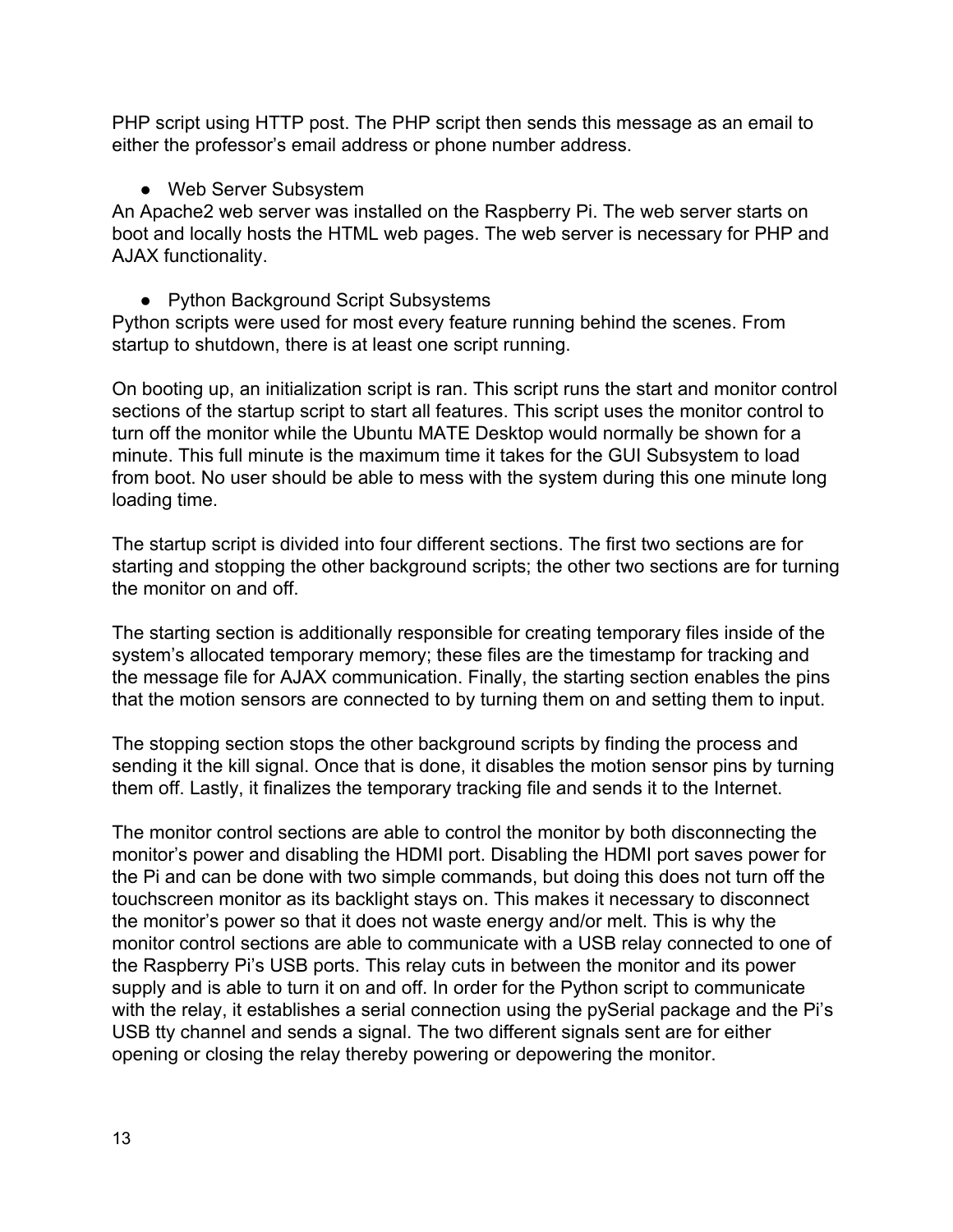The tracking script is a continually running finite state machine design Python background script that is constantly reading the GPIO pins that the sensors are attached to. It is in charge of looking for any activity noticed by the motion sensors. Any activity it sees is determined by the two motion detectors mounted on the ceiling; one sensor is above the display and the other is above the professor's door. This script can determine which area the activity started and ended and can determine if the activity involved someone physically stopping at the door and/or display. All of this information is formatted into the temporary timestamp text file as human-readable text. If any activity has happened within the last 90 seconds, this script will communicate with the GUI Subsystem by writing to the temporary message file used for communication. If no activity has happened within the last 15 minutes and the monitor is off, the script will use the startup script to turn off the monitor; this script will also turn on the monitor if the opposite case is true.

● Update Subsystem

We are using Git for updates. To do this, a command was added to the crontab on the Raspberry Pi that does an automatic git pull from the Calendar's master branch once every ten minutes. This way, anytime the professor wants to update anything (changes in announcements, advertisements, etc.), they can just push all of their new changes to the master branch.

## <span id="page-13-0"></span>V. Parts List

- Waveshare 10.1 inch 1280x800 IPS LCD Capacitive Touchscreen with case  $\circ$  \$118.99
- Raspberry Pi 3 with power supply, case and heatsinks

 $\circ$  \$51.94

- Sandisk 32GB microSDHC card with normal SD card adapter
	- $\circ$  \$10.59
- Emy passive infrared motion sensor detector modules
	- $\circ$  \$5.49
- Ethernet\*, HDMI, USB and digital I/O cables\*
	- $\circ$  \$14.89
- SMAKN LCUS-1 type USB relay module\*
	- $\circ$  \$0.00

Total cost: \$201.90

\*Provided in house and is not included in price.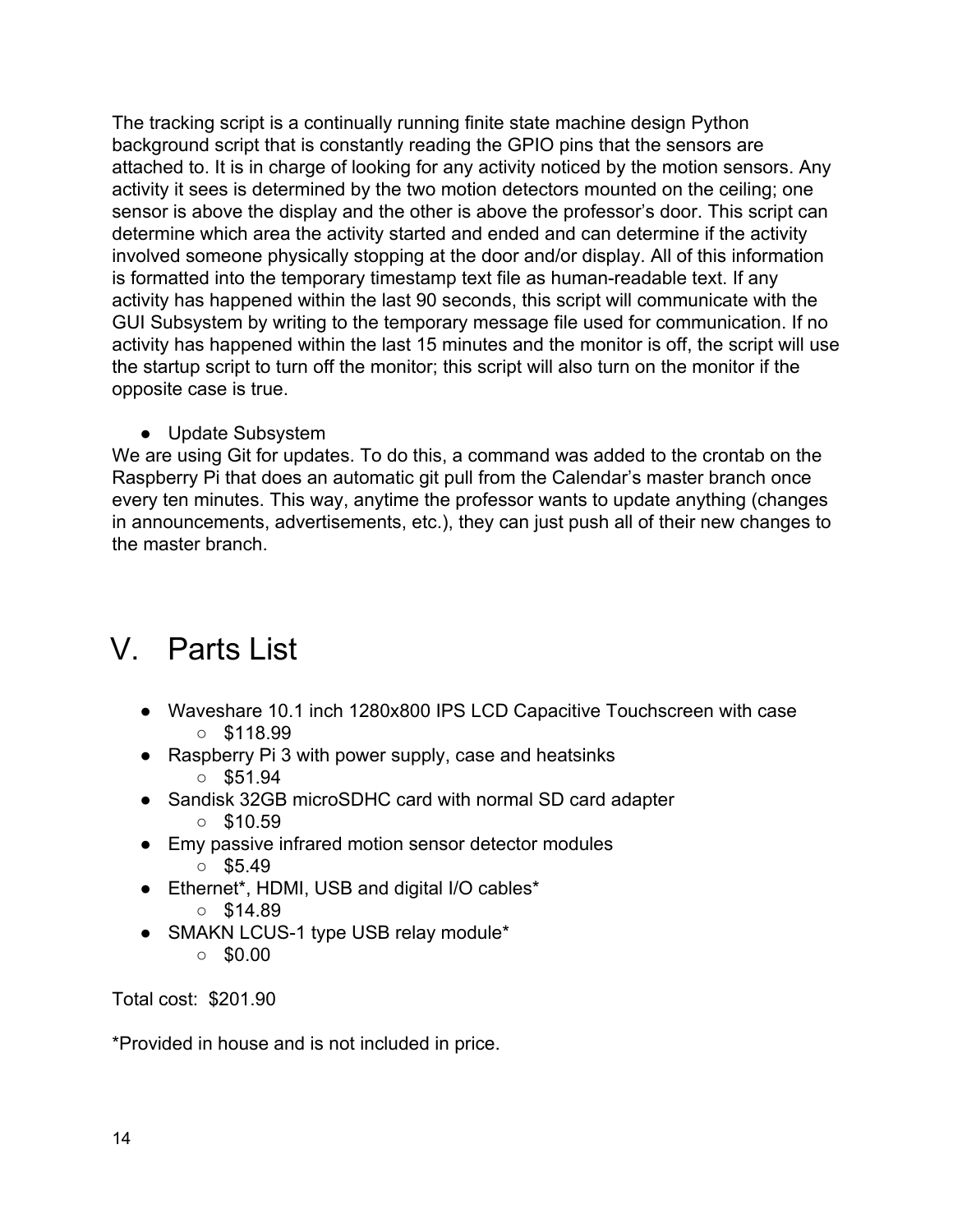## <span id="page-14-0"></span>VI. Major Changes from Prior Models

In the initial project bid, there were a couple of features that did not make it into the final product; this included two major features. One was a keyless room entry where the Smart Calendar would control the door lock and let the professor in the office. The other feature was GPS tracking where the Smart Calendar would know the professor's GPS coordinates and would be able to make decisions based on that information.

The door lock functionality was an idea that was scrapped in the early planning phase of the project. The University did not allow tinkering with the office door. This feature was not worked on at all.

The professor tracking functionality was talked about early on, but never came to fruition due to technical and time constraints. There were some general ideas floating around. One idea was having an application on the professor's phone that would constantly send his GPS coordinates to the Smart Calendar. Looking for the professor's MAC address on the network was also discussed. Lastly, adding magnetic sensors to the professor's door to see if it was open or not was discussed; these sensors would allow the system to assume whether or not the professor was in his office. These ideas were not tested due to running out of time. The door sensors were ordered but never used. Not having this functionality disallowed further work into a special alert. This alert would tell the professor if a student is waiting at the office door during office hours if the professor is not in the room.

One last feature that was in the initial bid was the feature for ads to follow passersby. There were plans to do this and was time allotted in the schedule, but it was never implemented due to technical constraints and the need to move along with the project.

It was planned to use Google Chrome as the web browser. However, Chrome did not have any extensions needed. Because Firefox had the extensions needed, the browser was switched to Firefox.

During the early stages of the project, it was not realized that a web server was required to implement some functionality. Initially, it was planned to host a site on a local port for the GUI features in order to embed the Google Calendar, but this embedding worked without a web server as the browser could directly use the calendar HTML file just fine allowing the project to continue without needing a web server.

Originally, it was planned for the Python background scripts to directly control the browser GUI Process. This initially worked when testing on virtual machines, but did not work upon trying to implement the control system on the Raspberry Pi; the source of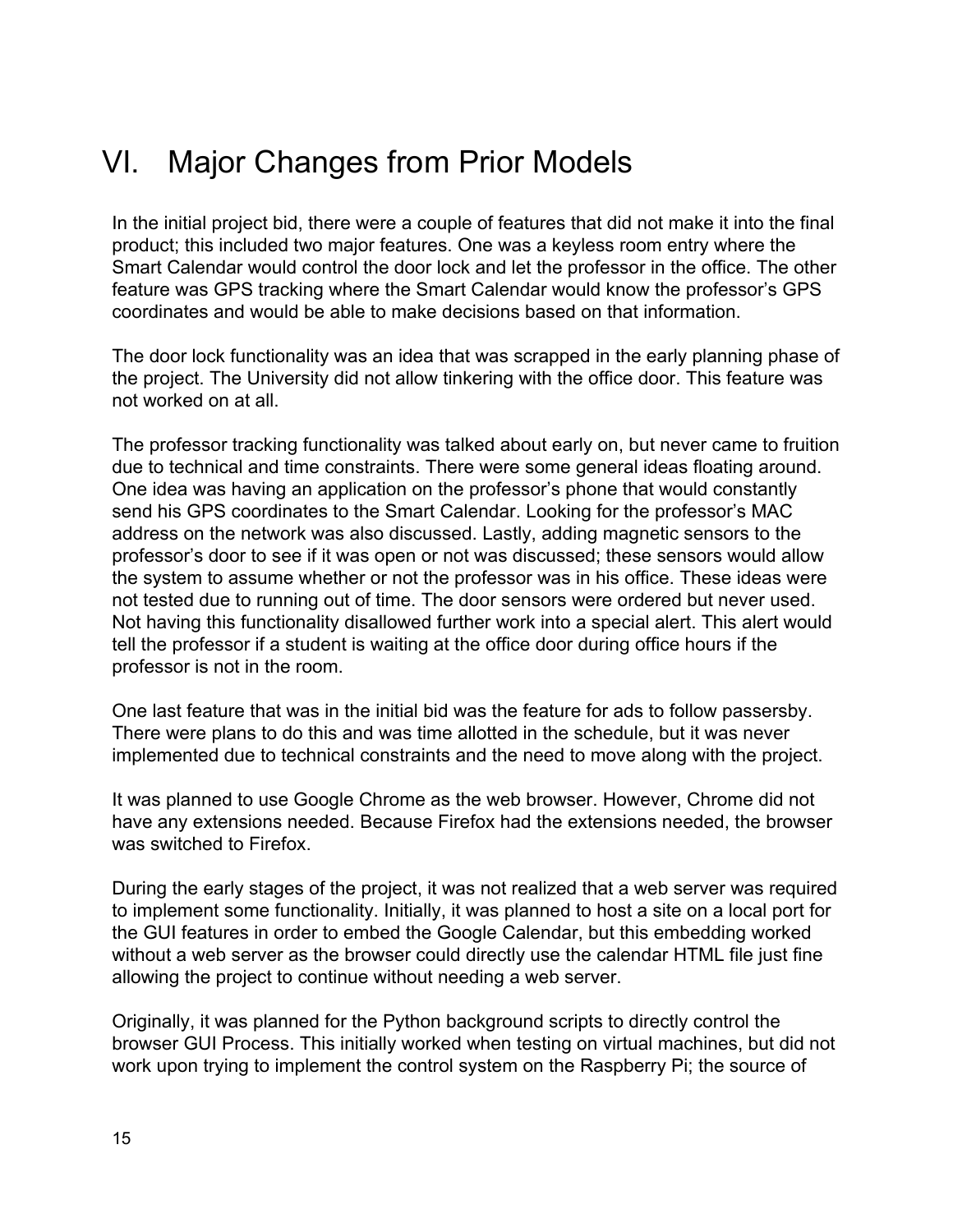this problem was that the controller used was only for 64-bit operating systems. The only other available option found was to control the browser was with Javascript.

The unfortunate part about Javascript is that it is restricted to run in a very tight, secluded area and cannot communicate directly with any process other than the HTML referencing it. There is one exception to this rule: Javascript can make XML requests if and only if the request is for data originating from the same website it is currently running from. The combination of using Javascript and XML requests is called AJAX. These requests do not work if the browser it is run on is referencing an HTML file on the hard drive instead of a website with the same files. A quick solution was using the SimpleHTTPServer Python module to create a script and throwing everything onto that local port server.

Around the same time, work was being done on PHP scripting to email and text messages from the system. This required a web server because PHP scripts will not work without one. It was decided to install the LAMP software package as most of the software inside of it was needed. The LAMP package for Ubuntu (as well as Ubuntu MATE) installs Apache2, MySQL and PHP. MySQL is not required for this project, but the other two softwares are required. Apache2 is a web server hosting software that is customizable and lightweight. It was used to host the GUI on a local port server.

Although both web servers worked, it was decided to stick with Apache2 and not use the SimpleHTTPServer as the Apache2 software was much more powerful and useful.

## <span id="page-15-0"></span>VII. Schedule

|         |         | <b>Tamba Concadio Tor Completion and Actual Concadio</b>                                                   |                                                                       |                                                                                             |                                                                                           |
|---------|---------|------------------------------------------------------------------------------------------------------------|-----------------------------------------------------------------------|---------------------------------------------------------------------------------------------|-------------------------------------------------------------------------------------------|
|         |         | <b>Planned Schedule</b>                                                                                    |                                                                       | <b>Actual Schedule</b>                                                                      |                                                                                           |
| Week    |         | Jason's work                                                                                               | Cole's work                                                           | Jason's work                                                                                | Cole's work                                                                               |
| 1/15/17 | 1/21/17 | <b>Spring Semester begins</b><br>Write Python code to host HTTP web<br>server for AJAX to communicate with |                                                                       | Setup Raspberry Pi<br>Setup local Apache2 web<br>server                                     | Researched temporary file<br>storage systems and<br><b>AJAX</b>                           |
| 1/22/17 | 1/28/17 | Write XML code<br>using AJAX to<br>direct browser                                                          | Continue writing<br>Python code to<br>communicate with<br><b>AJAX</b> | Continued setup of local<br>web server<br>Troubleshooted message<br>sending with PHP Script | Implemented temporary<br>file storage system<br>Implemented AJAX and<br>Python web server |

**Table 1** Planned Schedule for Completion and Actual Schedule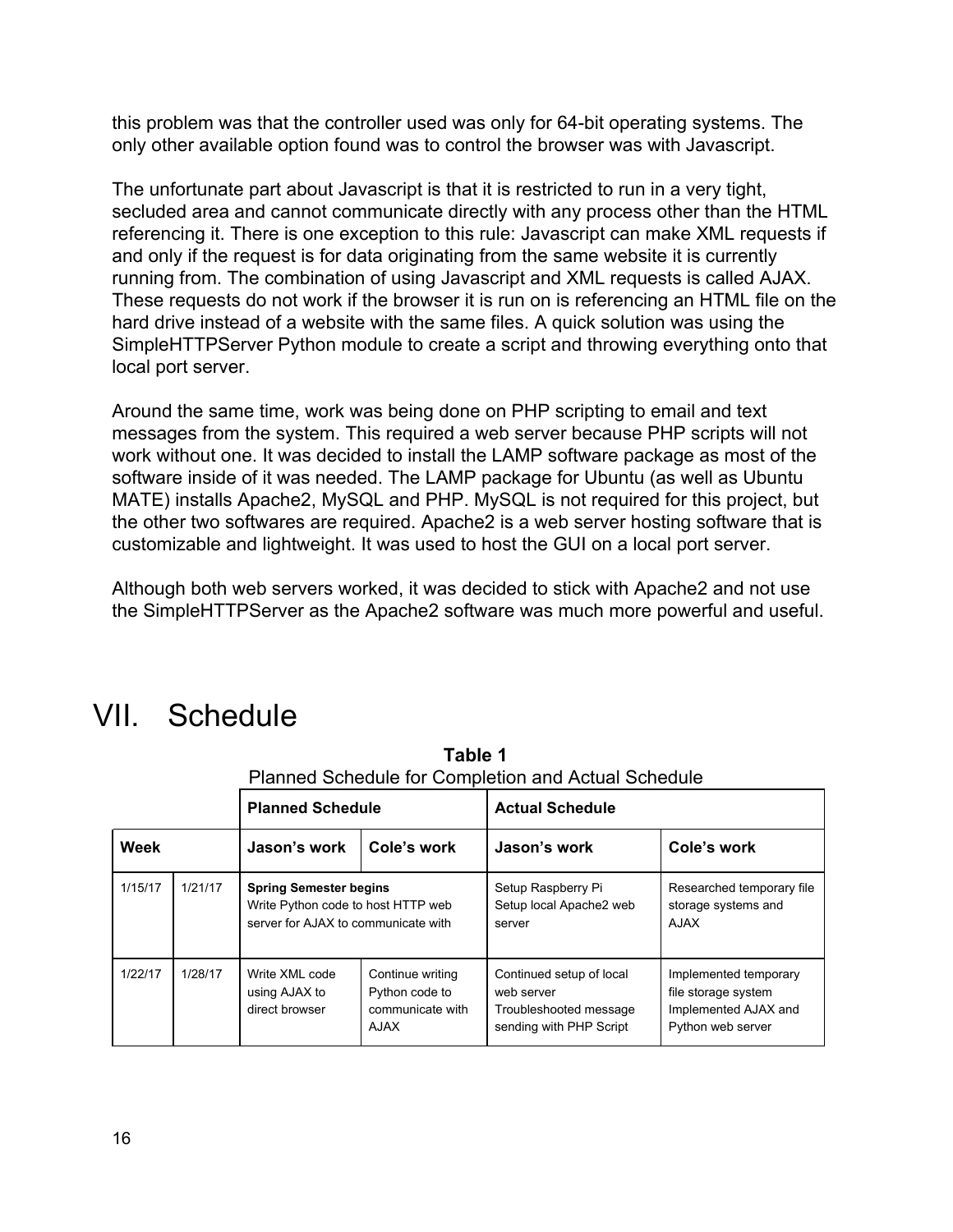| 1/29/17           | 2/4/17                                                               | Write HTML code<br>to direct browser<br>back to ads when<br>idle for long      | Setup Raspberry Pi<br>Setup monitor for<br>Pi                                                       | Replaced Chrome browser with Firefox                                                                                                                                           |                                                |
|-------------------|----------------------------------------------------------------------|--------------------------------------------------------------------------------|-----------------------------------------------------------------------------------------------------|--------------------------------------------------------------------------------------------------------------------------------------------------------------------------------|------------------------------------------------|
|                   |                                                                      | enough                                                                         |                                                                                                     | Continued fixing email<br>message sending                                                                                                                                      | Researched commands<br>for monitor control     |
| 2/5/17            | 2/11/17                                                              | Write JavaScript<br>for ads that<br>"follow" passersby                         | Figure out reading,<br>writing, and<br>permissions for I/O<br>pins<br>Connect sensors to<br>Pi      | Cleaned up messaging<br>Got Firefox running in Kiosk<br>mode on bootup<br>Wrote script to grab ad files<br>and put them into ads page                                          | Added and configured<br>Firefox extensions     |
| 2/12/17           | 2/18/17                                                              |                                                                                | Write Python script<br>to poll I/O pins<br>Write Python script<br>to enable and<br>disable I/O pins | Wrote JavaScript to redirect<br>page to calendar if idle<br>Added command that does<br>frequent Git updates<br>Rewrote image grabbing<br>script<br>Added announcements<br>page | Wrote JavaScript to<br>whitelist allowed pages |
| 2/19/17           | 2/25/17                                                              | Find method to<br>upload text files<br>Write script to use<br>method to upload | Write Python script<br>to track movement<br>with IR sensors                                         | Blocked external links on<br>google calendar                                                                                                                                   | Tested motion sensors<br>and GPIO pins         |
| 2/26/17           | 3/4/17                                                               | tracking text file                                                             | Write Python script<br>to compile<br>movement<br>information into a<br>text file                    | Talked to lab directors about mounting Smart Calendar                                                                                                                          |                                                |
| 3/5/17<br>3/11/17 | Write Python script<br>to send<br>commands to Ajax<br>using movement | Write Python script<br>to communicate<br>with door lock                        | Split and stripped power<br>cable to measure devices                                                | Started work on<br>background script drafts                                                                                                                                    |                                                |
|                   | information                                                          |                                                                                | Measured all power ratings and gave them to lab directors                                           |                                                                                                                                                                                |                                                |
| 3/12/17           | 3/18/17                                                              | <b>Spring Break</b>                                                            |                                                                                                     |                                                                                                                                                                                |                                                |
| 3/19/17           | 3/25/17                                                              | <b>Test Internet</b><br>communication                                          | Write script for<br>sleep/wakeup<br>process                                                         | Started work on website                                                                                                                                                        | Refined background<br>scripts                  |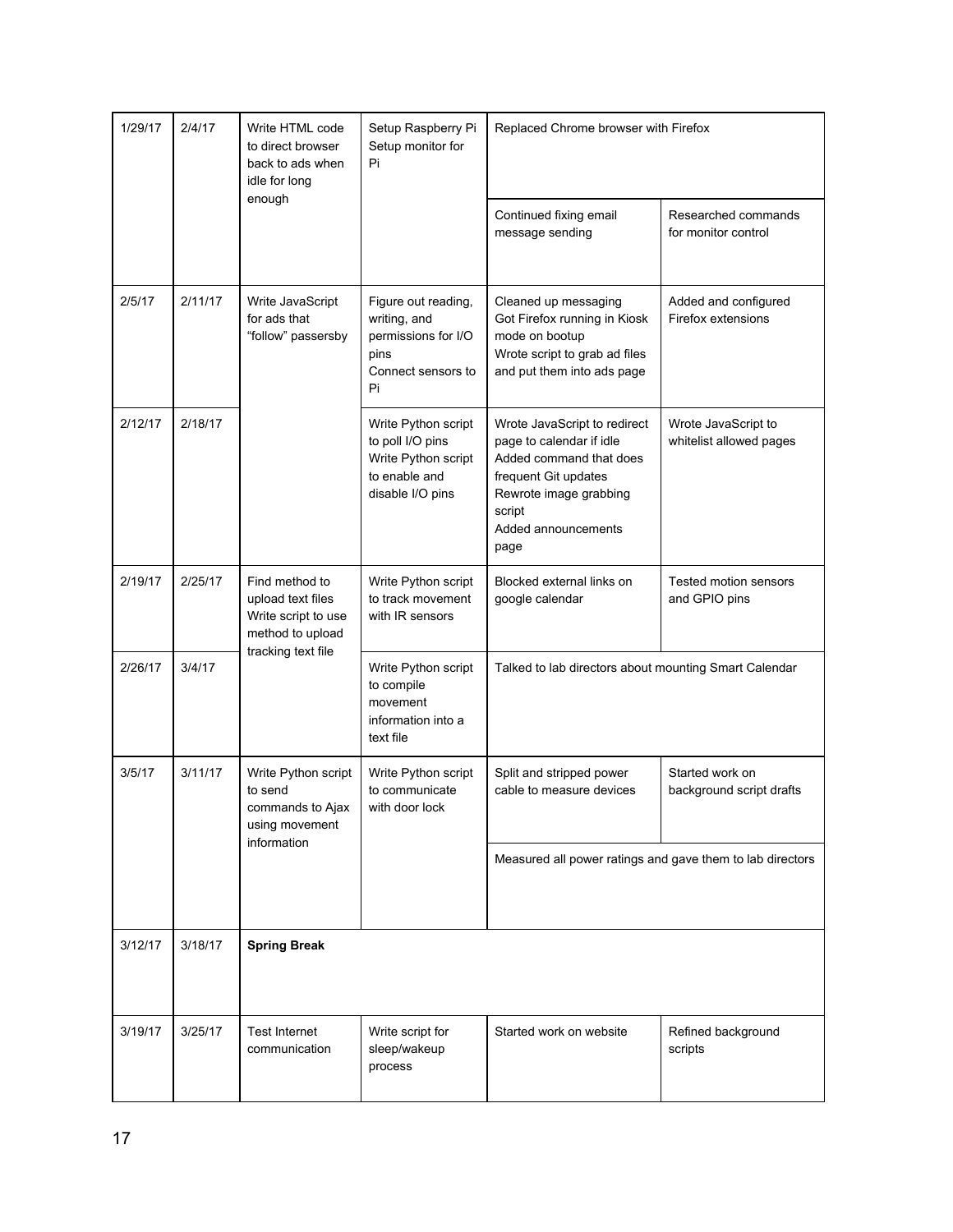| 3/26/17 | 4/1/17  | Test mount setup for project  | Worked on web site and<br>poster.                | Further refined<br>background scripts |
|---------|---------|-------------------------------|--------------------------------------------------|---------------------------------------|
| 4/2/17  | 4/8/17  | Mount project                 | Finished project poster                          |                                       |
|         |         |                               | Continued work on website                        | Added USB relay control               |
| 4/9/17  | 4/15/17 | Spare time in case of changes | Finished project poster and went to Student Expo |                                       |
| 4/16/17 | 4/22/17 | Spare time in case of changes | Worked on final report and presentation          |                                       |

## <span id="page-17-0"></span>VIII. Future Directions

If any additional work is put into the Smart Calendar, it can include adding any of the previously discussed ideas in the initial project bid.

Many other addon features can still be implemented. The first one likely to be implemented would be a better interface for updating the calendar. Many professors do not know what Git is. So telling them to change files then commit and push the changes to the master branch might not be easy for them.

One solution would be to create an application that gives the professor an easier way to update the calendar. The application could then commit and push the changes based on what the professor wants. This would be especially useful for updating the announcements and advertisements page. For the announcements page, the professor could type in the heading and text for each announcement. They would also have the option to delete announcements. A script would then take this text and throw it in to the Announcements.html page. These changes would then be committed and pushed. The advertisements page would have similar functionality that would allow professors to upload or delete images.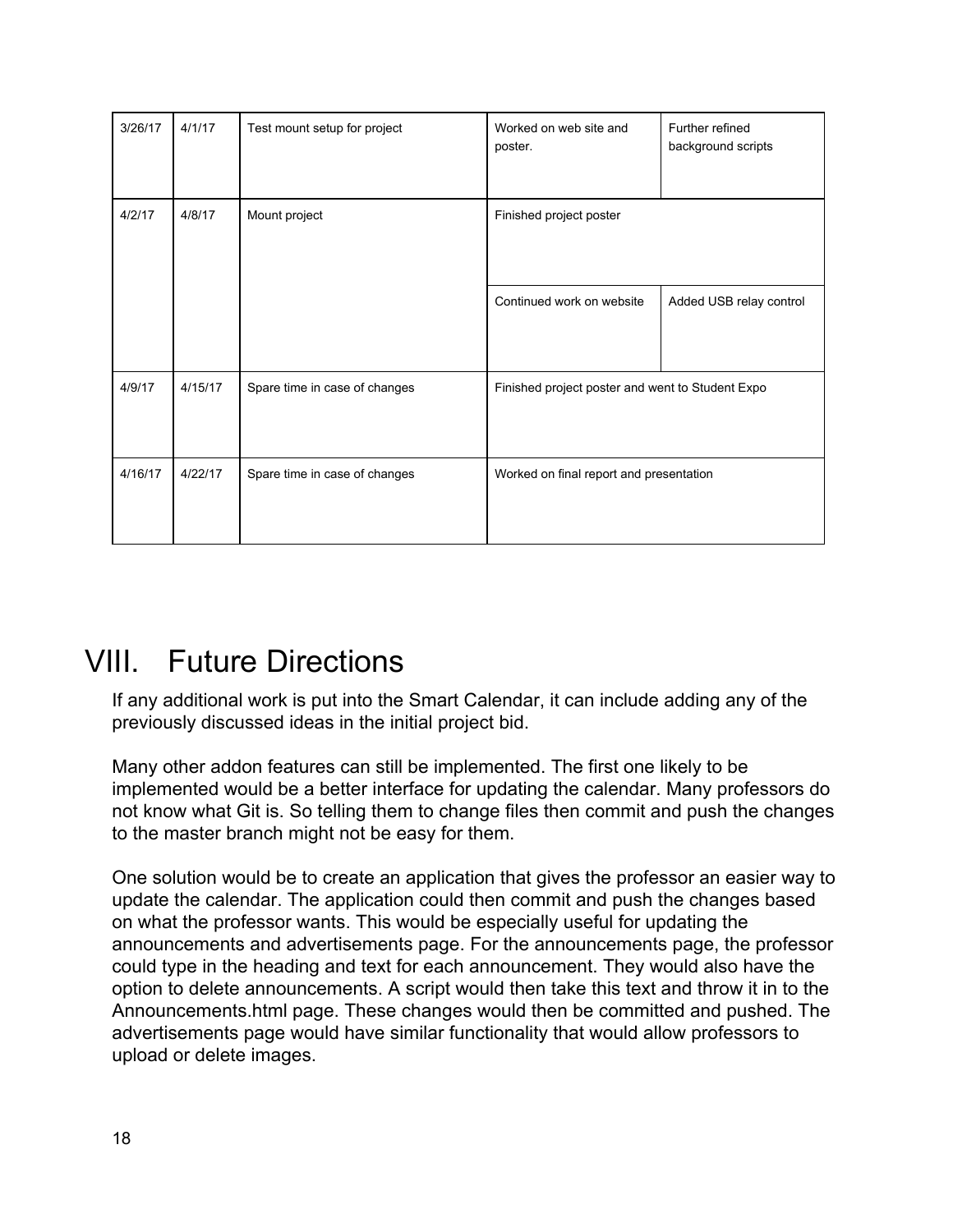Another way to solve the Git issue is to use Google Drive. Additional software would need to be installed in order to use this. This method would be functionally the same as using Git, but with a system professors would be more comfortable with.

There was also talk on adding new tabs to the Smart Calendar for added interactivity. These features could be local weather information, local weather alerts, or a simple game.

Additionally, there was interest in making a companion phone application to the Smart Calendar. The application would have many of the same features of the Smart Calendar, but for a mobile platform.

### <span id="page-18-1"></span>VIII. Applicable Standards and Patents *A. Standards to Consider*

<span id="page-18-0"></span>Since this project involves electrical wires, a large concern is safety. The project will be installed on a wall in a building where many people walk by and possibly interact with the device. OSHA has a myriad of safety standards for electronic equipment and electrical wiring. These standards must absolutely be adhered to as installing the device in the building could be breaching building code and would have to be taken down. As an example, OSHA standard 1910.305(f)(1) demands any "conductors used for general wiring shall be insulated" which means that anything used has to be jacketed or covered somehow so no conductors are exposed [3].

It would also be a good plan to follow one or more sets of cyber-security standards as the device will connect to the Internet and could potentially have a multitude of possible security breaches. If the device or any database that the device uses is comprised, unwanted advertisements and announcements could appear on the Smart Calendar.

Some helpful tools applicable to solving functionality are JavaScript, HTML and CSS which all fall under W3C standards [4]. Any web applications should be designed and tested with the wealth of standards, specifications and guidelines provided by this platform. These standards are intended to improve quality whenever applicable and are also free to view.

### <span id="page-18-2"></span>*B. Patents for Similar Ideas*

There are some patents for features on electronic calendars that could possibly be used to implement required functionality. In order to avoid possible patent troubles, the features should be implemented using different methods.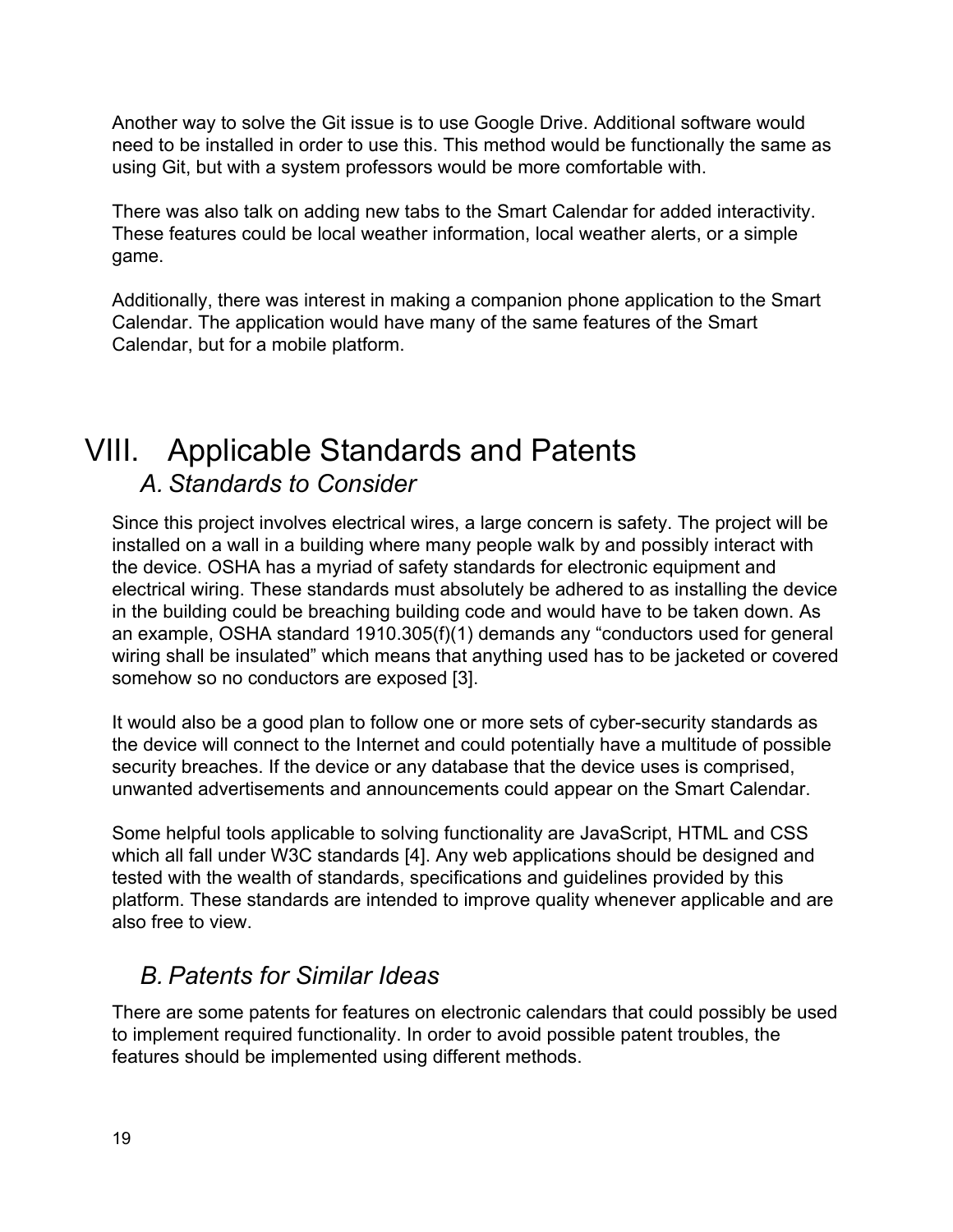One method that cannot be used is using email to update the Smart Calendar. This method is patented by Xerox and is very specific on patenting the idea of updating an electronic calendar with information in an email message [5]. Luckily, there are plenty of other options on how to update the Smart Calendar. Avoiding email updates altogether could be possible using a direct update link or by having a website host retrievable updates.

There are no current plans to obtain a patent for any of the other methods used for the functionality. The project could possibly later be packaged as a product as well as reproduced and redistributed; in order to allow this to be possible, no patents can be violated.

## <span id="page-19-1"></span>IX. References

### <span id="page-19-2"></span>*Citations*

[1] Kmccb (2016, Apr. 7). *Raspberry Pi Framed Informational Display - Google Calendar, Weather, and More..* [Online]. Available: <http://imgur.com/gallery/z94Vr>

[2] M. Archambault. *DAKboard Is a Customizable Wall Display for Photos, Calendar Events, and Weather* [Online]. Available:

[http://petapixel.com/2015/08/19/dakboard-is-a-C](http://petapixel.com/2015/08/19/dakboard-is-a-)ustomizable-wall-display-for-photos-calendar-e vents-and-weather/

[3] (2007, Feb. 14). *Wiring Methods, Components, and Equipment for General Use* [Online]. Available:

[https://www.osha.gov/pls/oshaweb/owadisp.show\\_document?](https://www.osha.gov/pls/oshaweb/owadisp.show_document)p\_table=STANDARDS&p\_id=988 2

[4] *Standards - W3C* [Online]. Available: <https://www.w3.org/standards/>

[5] JL. Meunier, C. Hagage, S. Castellani, D. Proux, E. Cheminot, F. Segond, "System and method for updating an electronic calendar*"* U.S. Patent 9 436 649, Sept., 6, 2016.

### <span id="page-19-0"></span>*Additional References*

[6] D. J. Barrett, *Linux Pocket Guide,* 2nd ed. Sebastopol, CA: O'Reilly, 2004.

[7] *PHP 5 Tutorial* [Online]. Available: <http://www.w3schools.com/php/default.asp>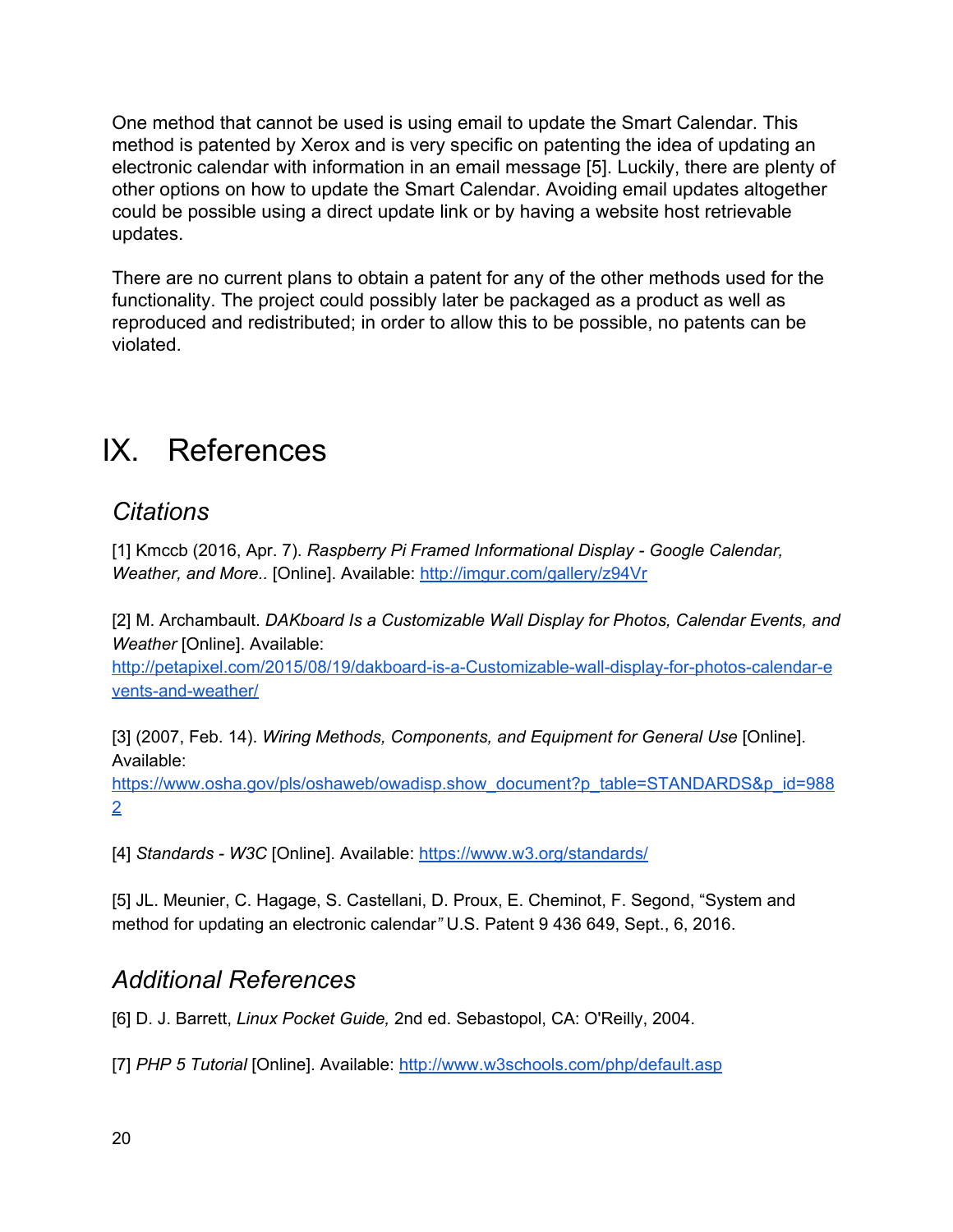[8] (2016). *Python 2.7.12 Documentation* [Online]. Available: [https://docs.Python.org/2.7/](https://docs.python.org/2.7/)

- [9] *Linux Documentation* [Online]*.* Available: <https://linux.die.net/>
- [10] *Ajax jQuery API Documentation* [Online]. Available: <http://api.jquery.com/jquery.ajax/>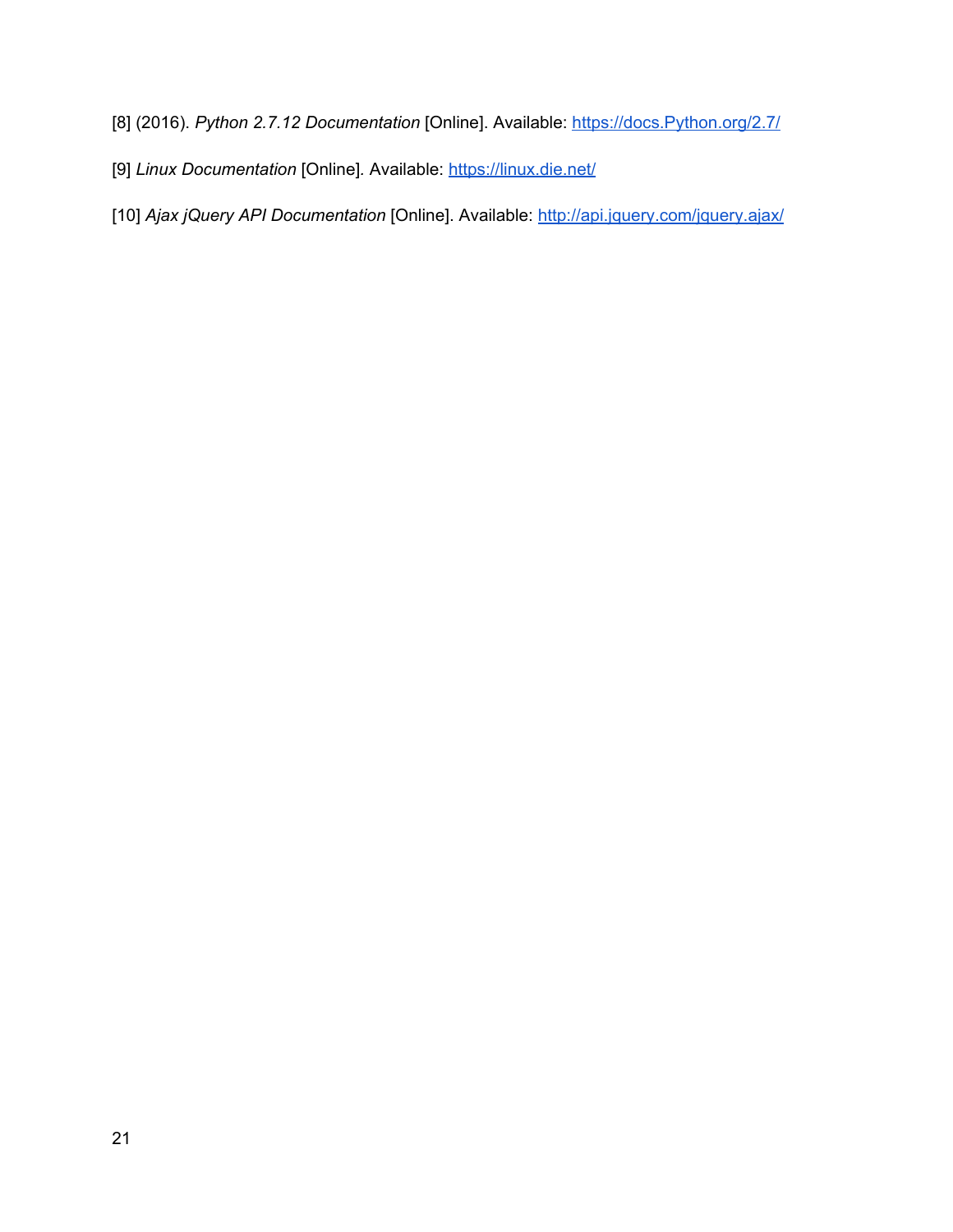## <span id="page-21-1"></span>Appendix: Software Source Code

## <span id="page-21-2"></span>1.Graphical User Interface

```
index.html
<!DOCTYPE html>
<html><head>
   <title>Smart Calendar</title>
   <link rel="stylesheet" type="text/css" href="./CSS/Style.css">
</head>
<body>
   <!--tabs at the top-->
   <ul class="toptabs">
       <li id="active"><a>Calendar</a></li>
        <li><a href="Ads.html">Advertisements</a></li>
        <li><a href="Mali_Messenger.html">Mali Messenger</a></li>
        <li><a href="Announcements.html">Announcements</a></li>
   \langle/ul\rangle<!--all page content-->
   <div class="content">
       <iframe
src="https://calendar.google.com/calendar/embed?title=Doctor%20Malinowski%27s%2
0Calendar& showPrint=0& showCalendars=0& mode=WEEK& height=600&
wkst=1&hl=en&bgcolor=%23FFFFFF&src=olekmali%40fsmail.bradley.edu&am
p;color=%235F6B02&src=en.usa%23holiday%40group.v.calendar.google.com&co
lor=%23AB8B00& ctz=America%2FChicago"
           style="border-width:0" width="1240" height="700" frameborder="0"
scrolling="no"></iframe>
   \langle div>
   <script src="./JavaScript/idleDirect.js"></script>
</body>
```
</html>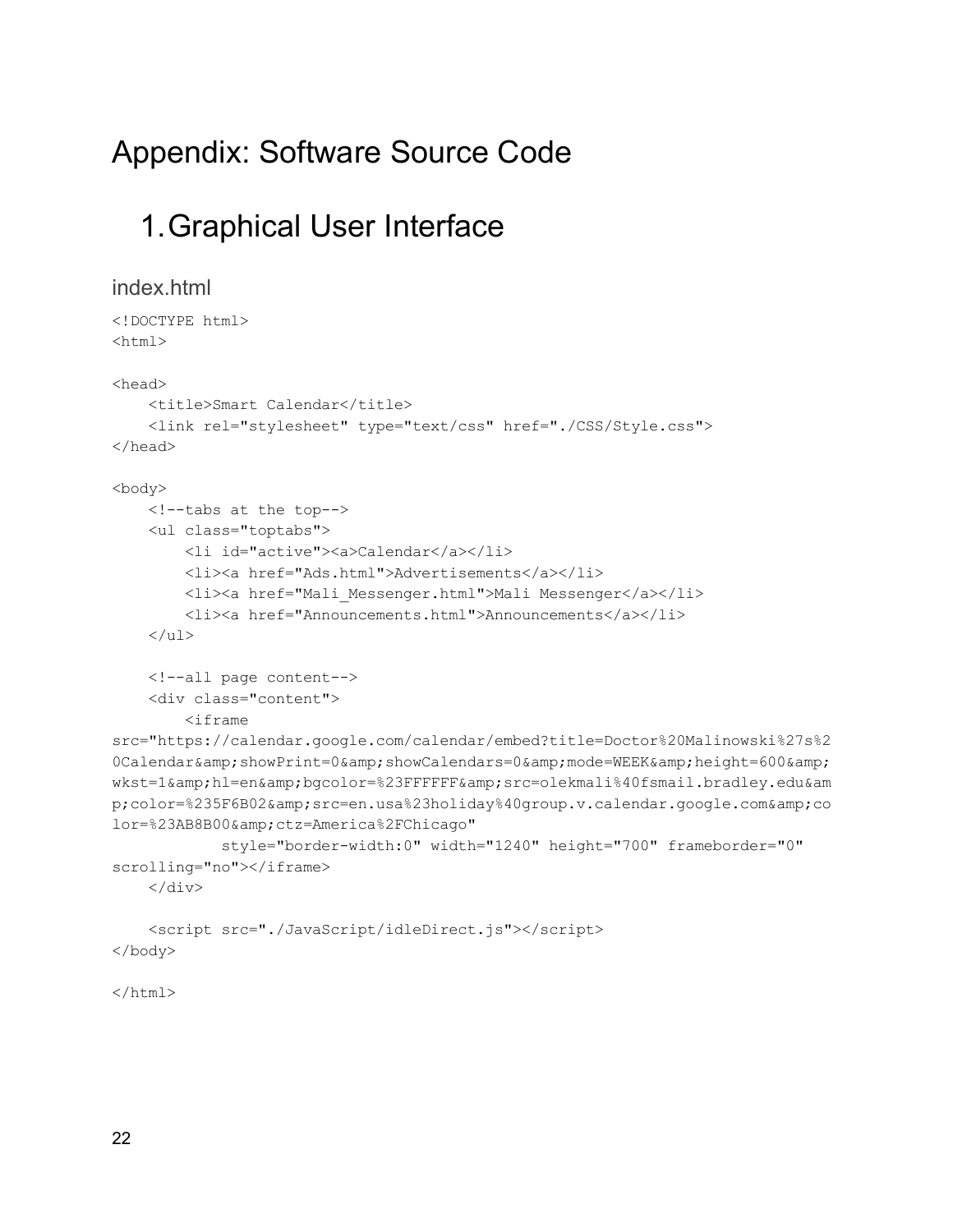### Ads.html

```
<!DOCTYPE html>
<html>
<head>
    <title>Advertisements</title>
    <link rel="stylesheet" type="text/css" href="./CSS/Style.css">
</head>
<body>
    <!--tabs at the top-->
    <ul class="toptabs">
        <li><a href="index.html">Calendar</a></li>
        <li id=active><a>Advertisements</a></li>
        <li><a href="Mali_Messenger.html">Mali Messenger</a></li>
        <li><a href="Announcements.html">Announcements</a></li>
    \langle \text{ul}\rangle<!--all page content-->
    <div class="content">
        \langle!--images-->
                   <img class="mySlides" src="./images/ad2.png"
style="width:96%">
                   <img class="mySlides" src="./images/ad1.png"
style="width:96%">
                   <img class="mySlides" src="./images/ad3.png"
style="width:96%">
            \langle!--images-->
    \langle /div>
    <script src="./JavaScript/SlideFunctionality.js"></script>
    <script src="./JavaScript/activeDirect.js"></script>
```
</body>

</html>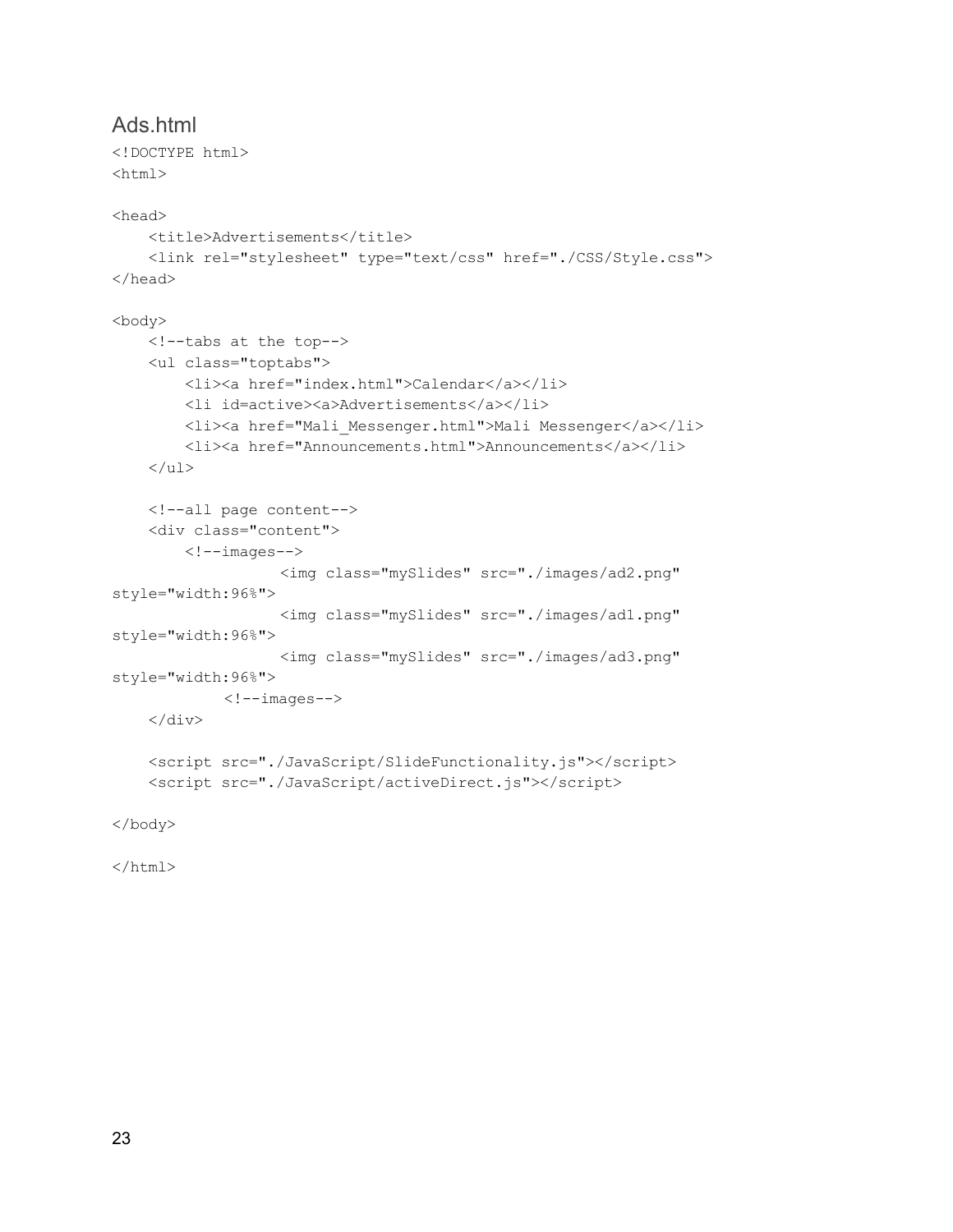### <span id="page-23-0"></span>Announcements.html

```
<!DOCTYPE html>
<html><head>
      <title>Announcements</title>
      <link rel="stylesheet" type="text/css" href="./CSS/Style.css">
</head>
<body>
      <!--tabs at the top-->
      <ul class="toptabs">
      <li><a href="index.html">Calendar</a></li>
      <li><a href="Ads.html">Advertisements</a></li>
      <li><a href="Mali_Messenger.html">Mali Messenger</a></li>
      <li id="active"><a>Announcements</a></li>
      \langle \rangleul><!--all page content-->
      <div class="content">
            <h1>Today's Announcements</h1>
            <p>Today we will have a meeting about the Smart Calendar</p>
      \langlediv\rangle<script src="./JavaScript/idleDirect.js"></script>
```
</body>

 $\langle$ /html $\rangle$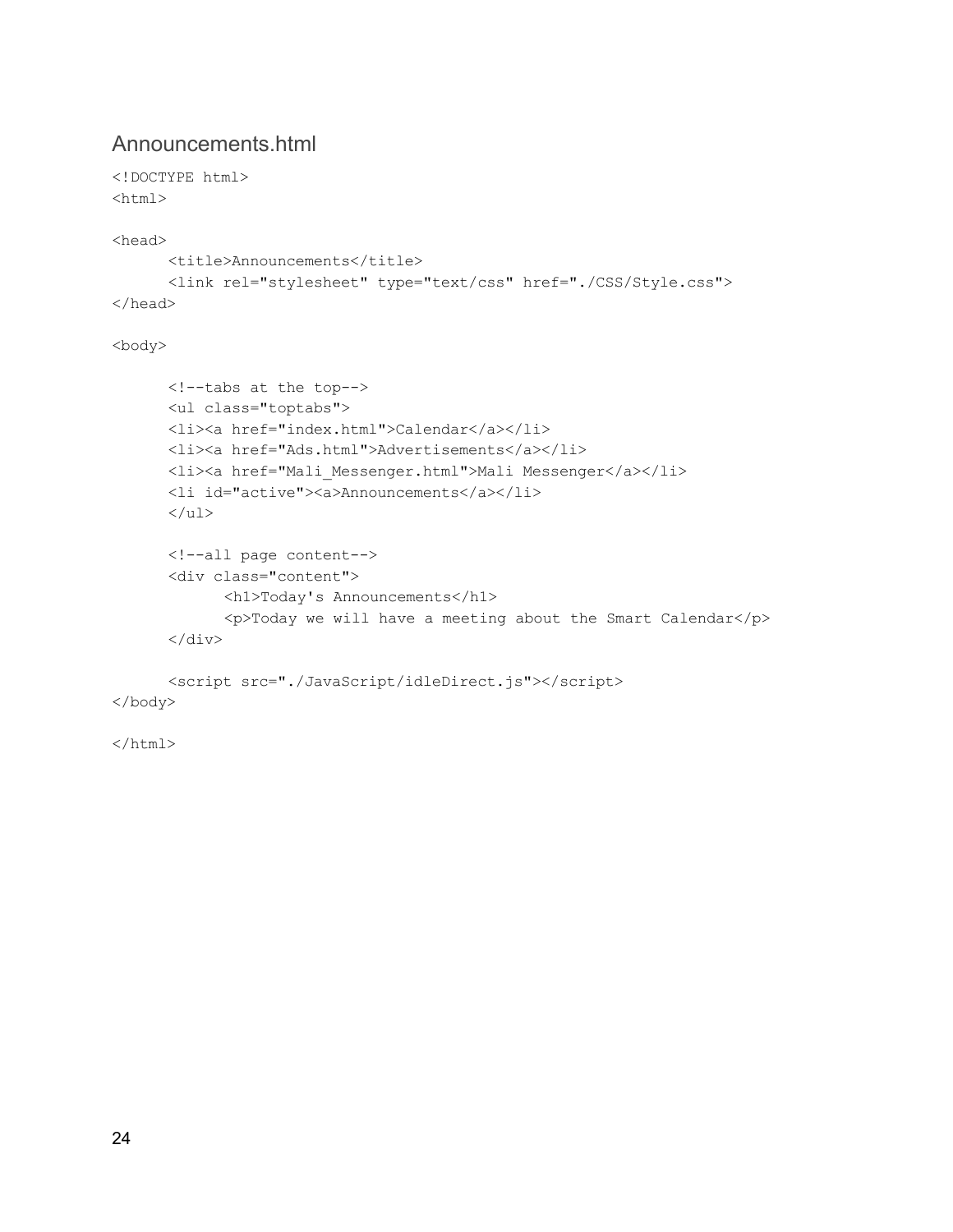### <span id="page-24-0"></span>Mali\_Messenger.html

```
<!DOCTYPE html>
<html>
```
<head>

```
<title>Mali Messenger</title>
      <link rel="stylesheet" type="text/css" href="./CSS/Style.css">
</head>
```
<body>

```
<!--tabs at the top-->
      <ul class="toptabs">
      <li><a href="index.html">Calendar</a></li>
      <li><a href="Ads.html">Advertisements</a></li>
      <li id="active"><a>Mali Messenger</a></li>
      <li><a href="Announcements.html">Announcements</a></li>
      \langle/ul>
      <!--all page content-->
      <div class="content">
      <form action = "send_Message.php" method = "POST">
            <p>Message: </p>
            <p>>>>>><textarea rows="9" cols="67" name="message"></textarea></p>
            <p>Message type: @nbsp;<input type="radio" name="messageType"
value="Regular" checked /> Regular (email)     
            <input type="radio" name="messageType" value="Urgent"/> Urgent
(text)
            \langleinput type = "submit" name = "send button" value = "SEND">\langle/p>
      \langlediv\rangle<script src="./JavaScript/idleDirect.js"></script>
```
</body>

</html>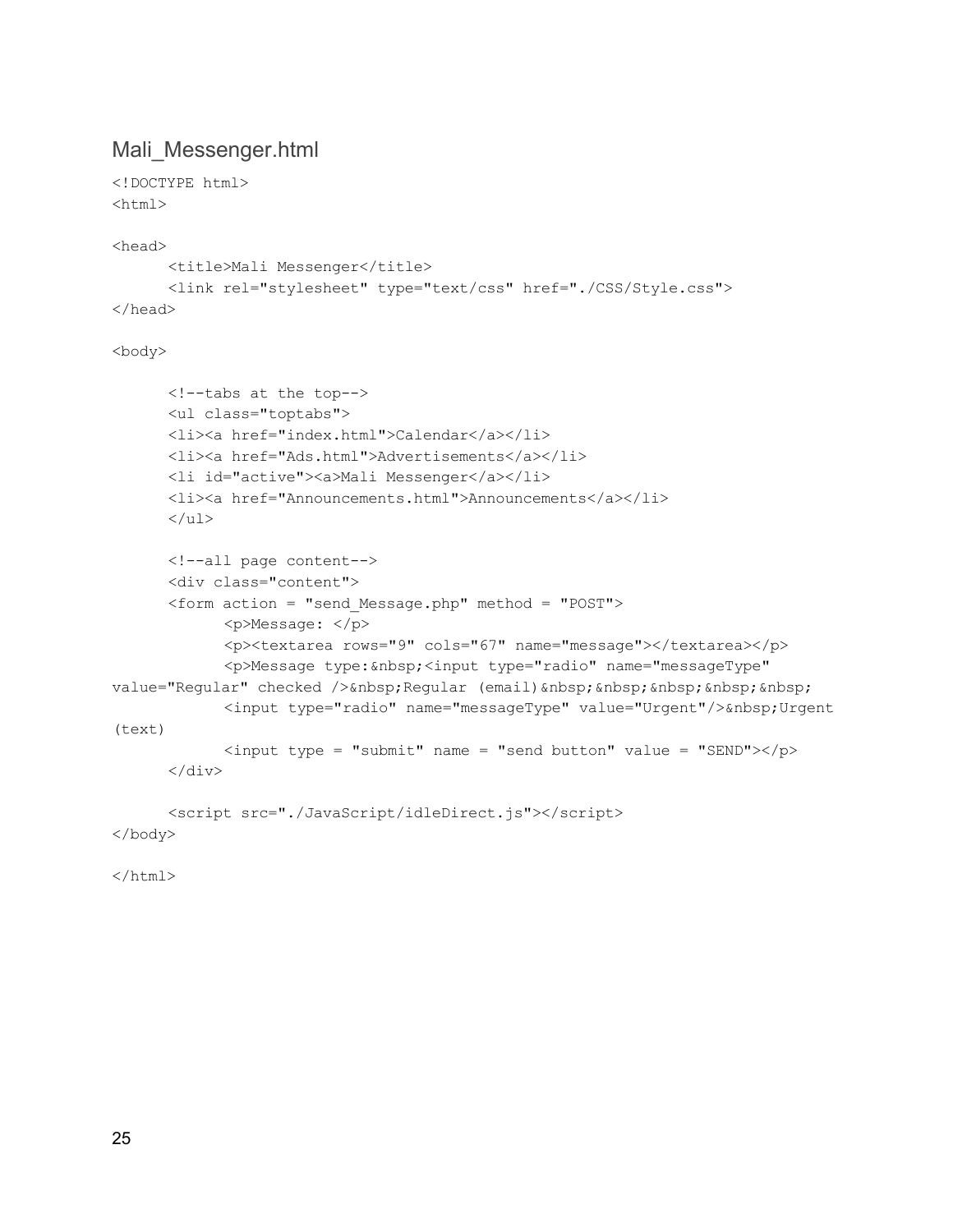### <span id="page-25-0"></span>Style.css

```
body {
      background-color: hsl(0, 0%, 14%);
      color: white;
      margin:0;
      padding:0;
      overflow: visible;
}
html {
      margin:0;
      padding:0;
}
/* top TABS STUFF */
ul.toptabs {
      position: fixed;
      list-style-type: none;
      margin: 0;
      padding: 0;
      border: 1px solid #8c8c8c;
      background-color: #666666;
      width: 100%;
}
/* Float the list items side by side */
ul.toptabs li {float: left;}
/* Style the links inside the list items */
ul.toptabs li a {
      display: inline-block;
      color: white;
      text-align: center;
      padding: 14px 16px;
      text-decoration: none;
      transition: 0.3s;
      font-size: 17px;
}
/* Change background color of links on hover */
ul.toptabs li a:hover {background-color: #ddd; }
```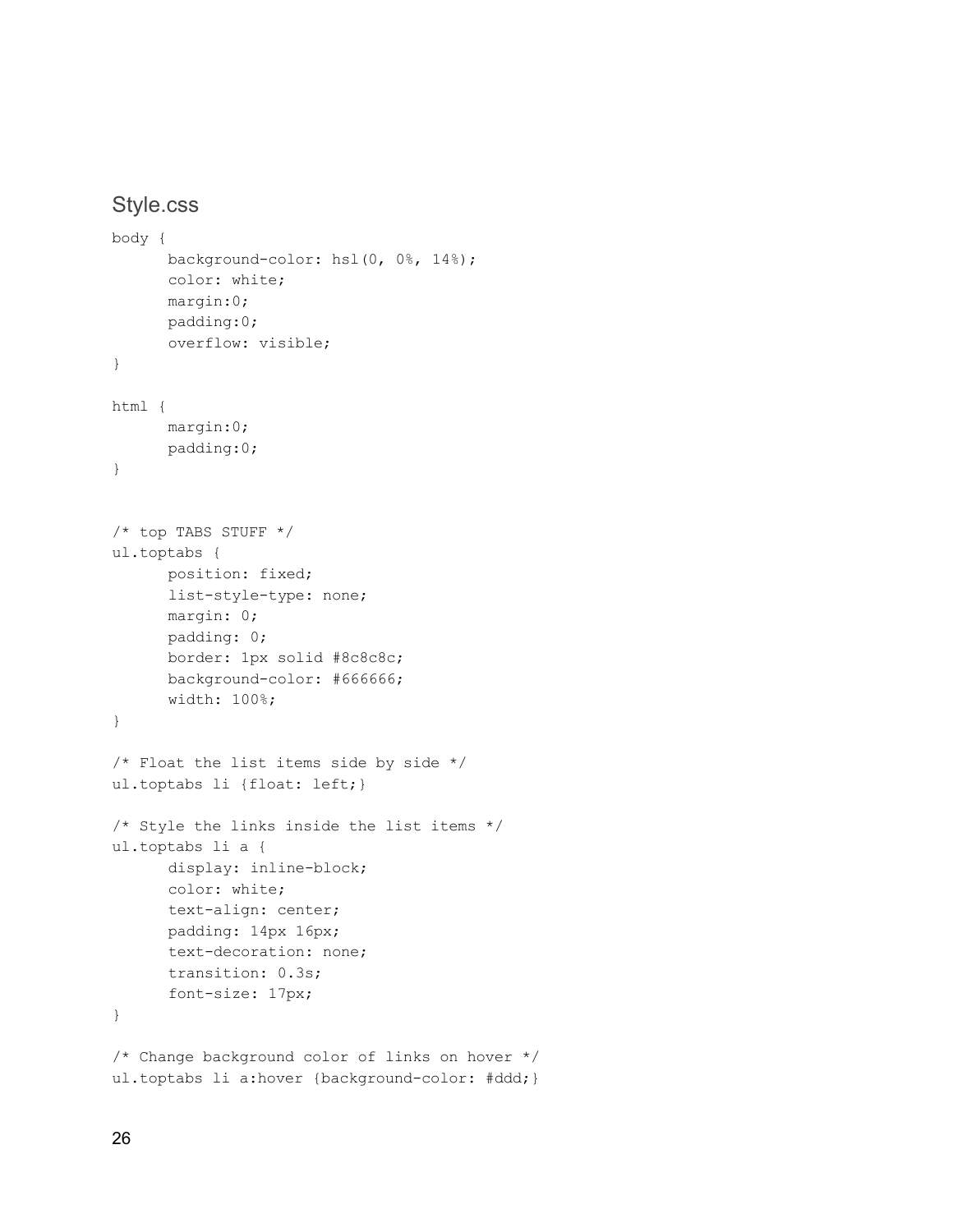```
#active {
      background-color: #333333;
}
/*Content stuff*/
div.content {
      display: block;
      position: absolute;
     left: 20px;
      top: 55px;
      z-index: -1;
      overflow: auto;
      color: hsl(0, 0%, 88%);
      font-size: 30px;
}
/*h2 content style*/
div.content h2 {
      font-size: 40px;
}
/*h3 content style*/
div.content h3 {
     padding-top: 50px;
     font-size: 35px;
      line-height: 10%;
}
/*paragraph content style*/
div.content textarea {
     background-color: #8c8c8c;
      font-size: 30px;
}
/*radio button content style*/
div.content input[type='radio'] {
      transform: scale(2);
}
/*submit button content style*/
div.content input[type='submit'] {
      width: 100px;
      height: 40px;
      float: right;
}
/*SlideShow styling below*/
```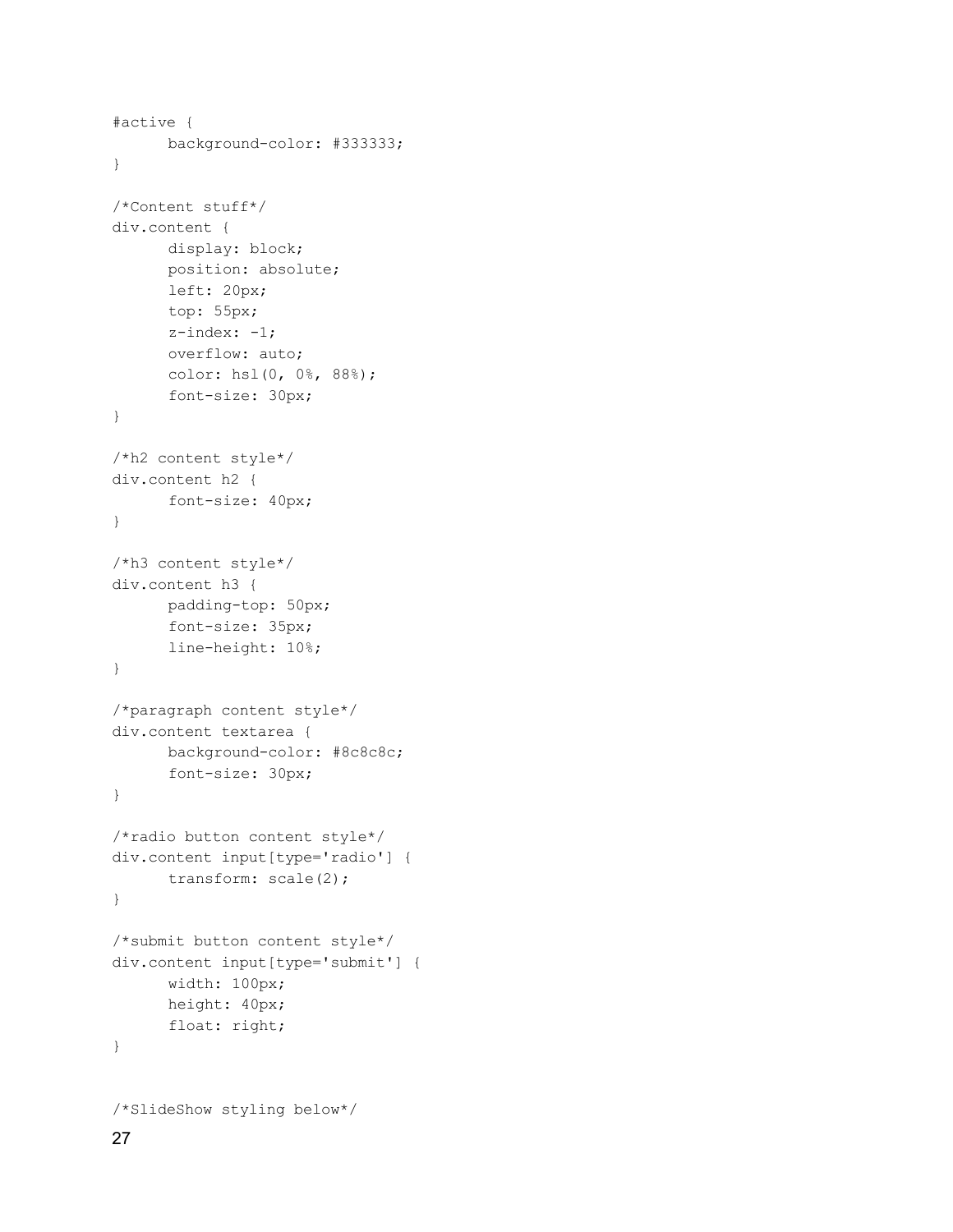```
.mySlides {
position: fixed;
top: 8%;
left: 2%;
right: 2%;
 display:none;
-webkit-animation:fade 2s;
-moz-animation:fade 2s;
animation:fade 2s;
}
@-webkit-keyframes fade {
      0% {
           opacity:0.1;
      }
      100% {
           opacity:1;
      }
}
@-moz-keyframes fade {
      0% {
            opacity:0.1;
      }
      100% {
            opacity:1;
      }
}
@keyframes fade {
      0% {
            opacity:0.1;
      }
      100% {
            opacity:1;
      }
}
/*removing "+Google Calendar" button*/
div.subscribe-image{
     display: none;
}
```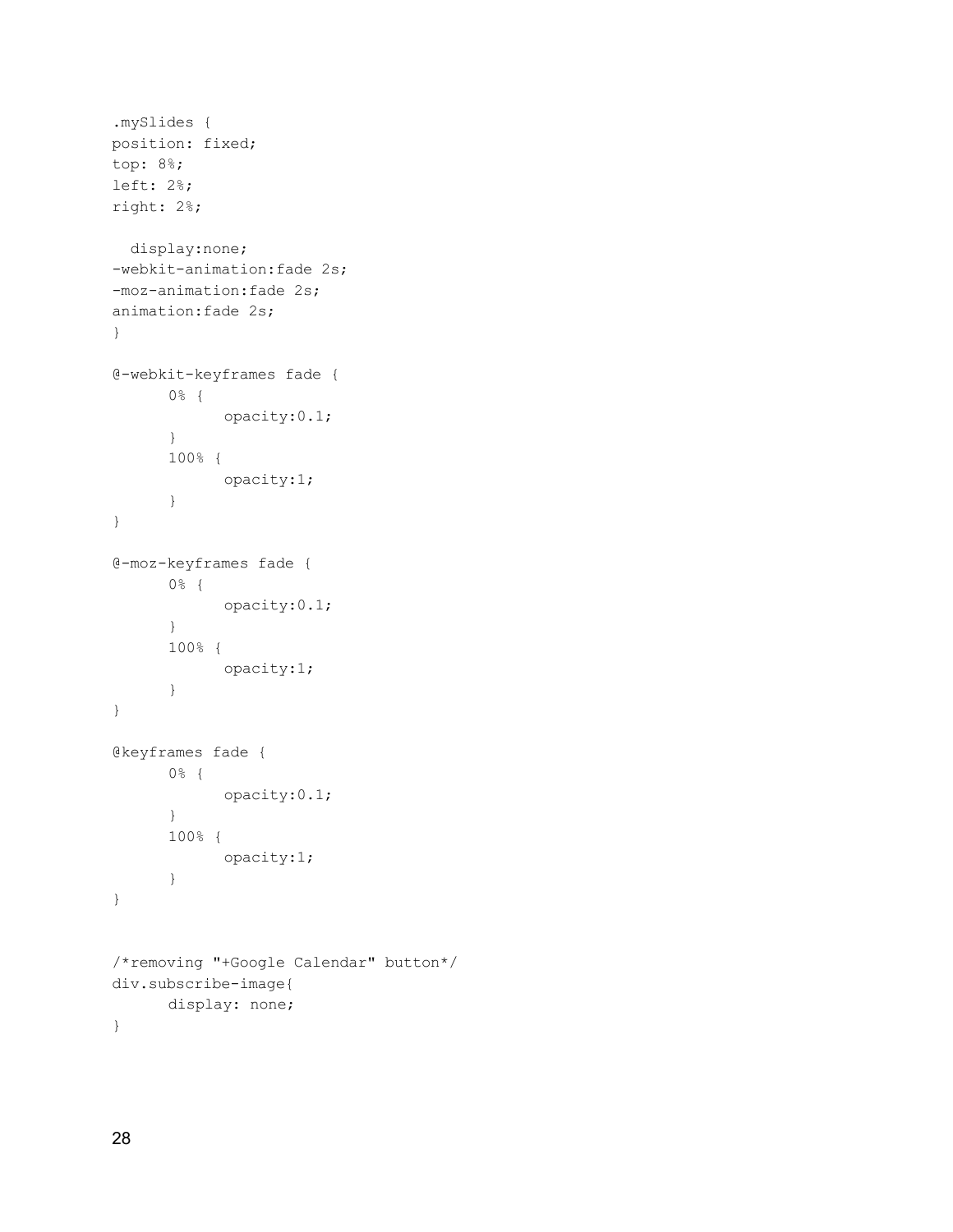### <span id="page-28-1"></span>2.Message sending

```
send Message.php
```
 $<$ html $>$ 

```
<head>
      <title>Mali Messenger</title>
      <link rel="stylesheet" type="text/css" href="./CSS/Style.css">
</head>
<body>
      <!--tabs at the top-->
      <ul class="toptabs">
      <li><a href="index.html">Calendar</a></li>
      <li><a href="Ads.html">Advertisements</a></li>
      <li id="active"><a>Mali Messenger</a></li>
      <li><a href="Announcements.html">Announcements</a></li>
      \langle/ul\rangle<!--all page content. has left margins for the side tabs-->
      <div class="content">
<?PHP
require "/home/jason/vendor/phpmailer/phpmailer/PHPMailerAutoload.php";
$email="jmmorris2@mail.bradley.edu";
$phone="3097121597@vtext.com";
$mail = new PHPMailer(); // create a new object
$mail->IsSMTP(); // enable SMTP
$mail->SMTPAuth = true; // authentication enabled
$mail->SMTPSecure = 'ssl'; // secure transfer enabled REQUIRED for Gmail
$mail->Host = "smtp.gmail.com";
$mail->Port = 465; // or 587
$mail->IsHTML(true);
$mail->Username = "malismartcalendar@gmail.com";
$mail->Password = "iotcalendar";
$mail->SetFrom("example@gmail.com");
$mail->Body = $_POST['message'];
$messageType=$_POST['messageType'];
if ($messageType == "Urgent"){
$mail->AddAddress($phone);
}
else
```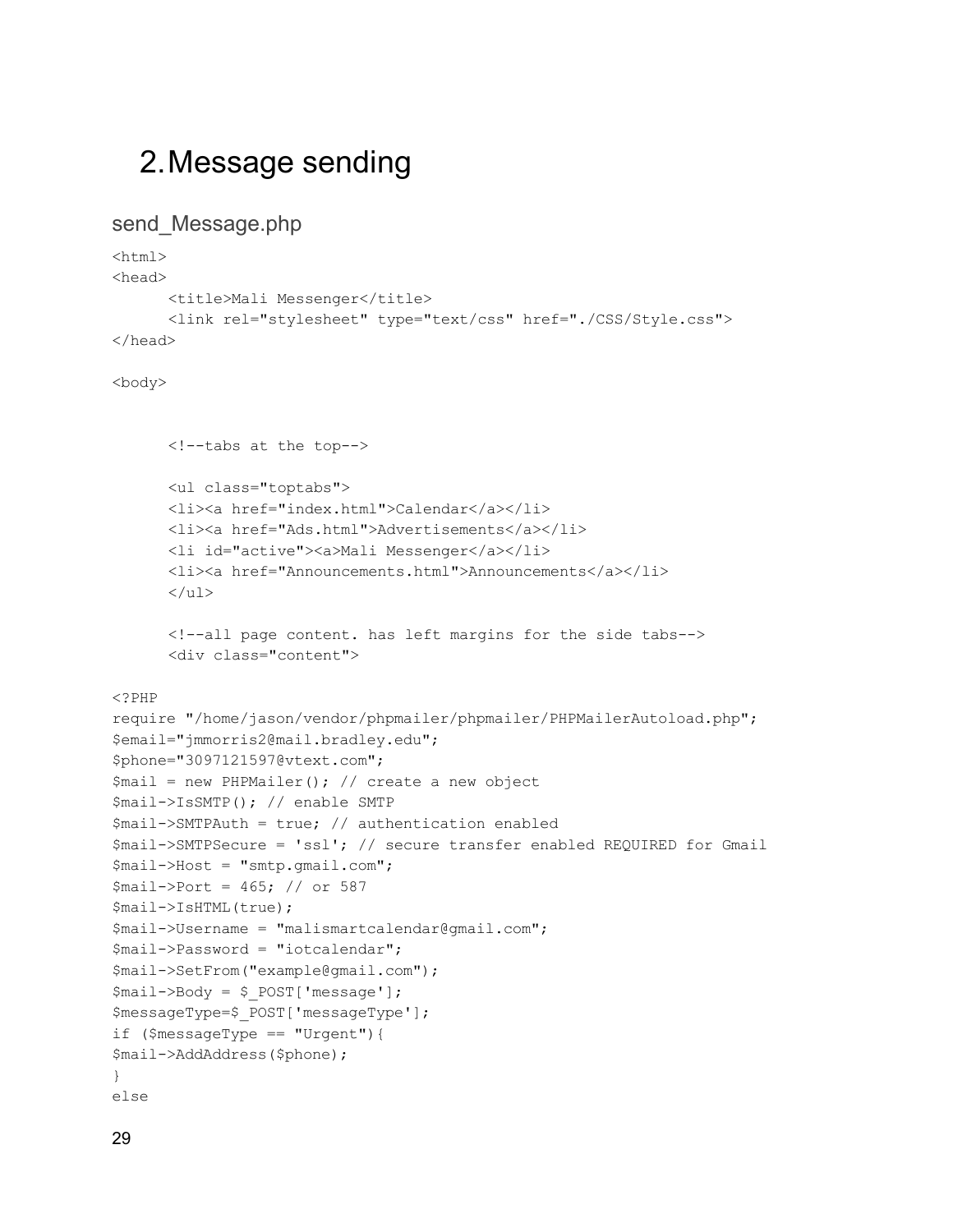```
{
$mail->AddAddress($email);
$mail->Subject = "Calendar Message";
}
if(!$mail->Send()) {
      echo "Mailer Error: " . $mail->ErrorInfo;
 } else {
      echo "Message has been sent";
}
?>
\langlediv>
      <script src="./JavaScript/idleDirect.js"></script>
</body>
</html>
```
## <span id="page-29-0"></span>3.Web Page Functionality

```
SlideFunctionality.js
```

```
var myIndex = 0;
carousel();
function carousel() {
      var i;
      var x = document.getElementsByClassName("mySlides");
      for (i = 0; i < x.length; i++) {
      x[i].style.display = "none";
      }
      myIndex++;
      if (myIndex > x.length) { myIndex = 1 }
      x[myIndex - 1].style.display = "block";
      setTimeout(carousel, 5000); // Change image every 2 seconds
}
```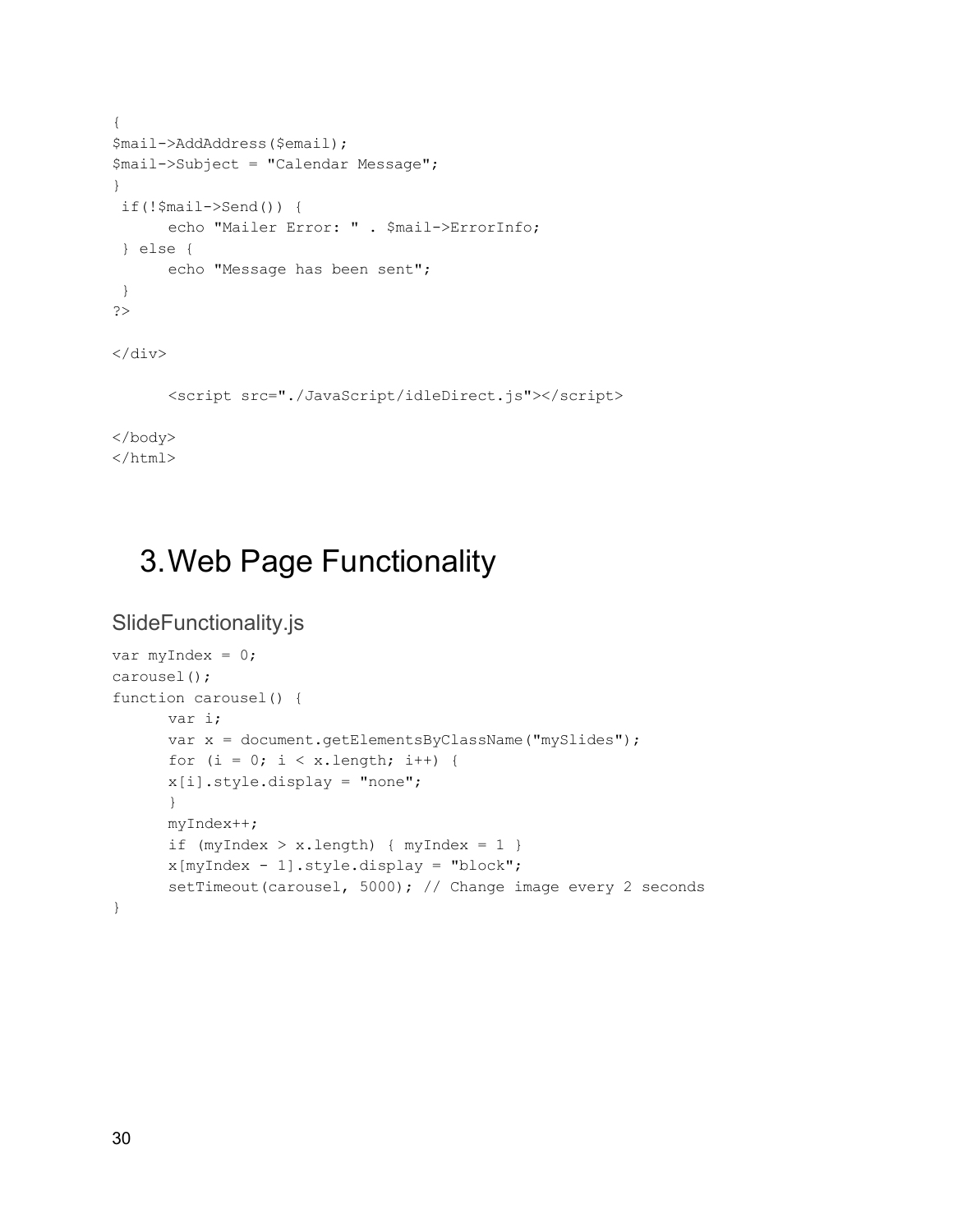### <span id="page-30-0"></span>activeDirect.js

```
var IDLE TIMEOUT = 10; //seconds
var idleSecondsCounter = 0;
document.onclick = function()
{
      idleSecondsCounter = 0;
};
document.onmousemove = function() {
      idleSecondsCounter = 0;
};
document.onkeypress = function()
{
      idleSecondsCounter = 0;
};
window.setInterval(CheckIdleTime, 1000);
function getText()
{
      var textrequest = new XMLHttpRequest();
      textrequest.open("GET", "temporary/message.txt", false);
      textrequest.send(null);
      //window.alert(textrequest.status);
      if (textrequest.readyState === 4 \& textrequest.status === 200)
      {
      var type = textrequest.getResponseHeader("Content-Type");
      if (type.indexOf("text") !== 1)
      {
            var textfile = " ";
            textfile = textrequest.responseText;
            if(textfile.includes("b")) window.location.href = "index.html";
            //else window.alert(textfile);
      }
      }
}
function CheckIdleTime()
{
      _idleSecondsCounter++;
      if (_idleSecondsCounter >= IDLE_TIMEOUT)
      {
```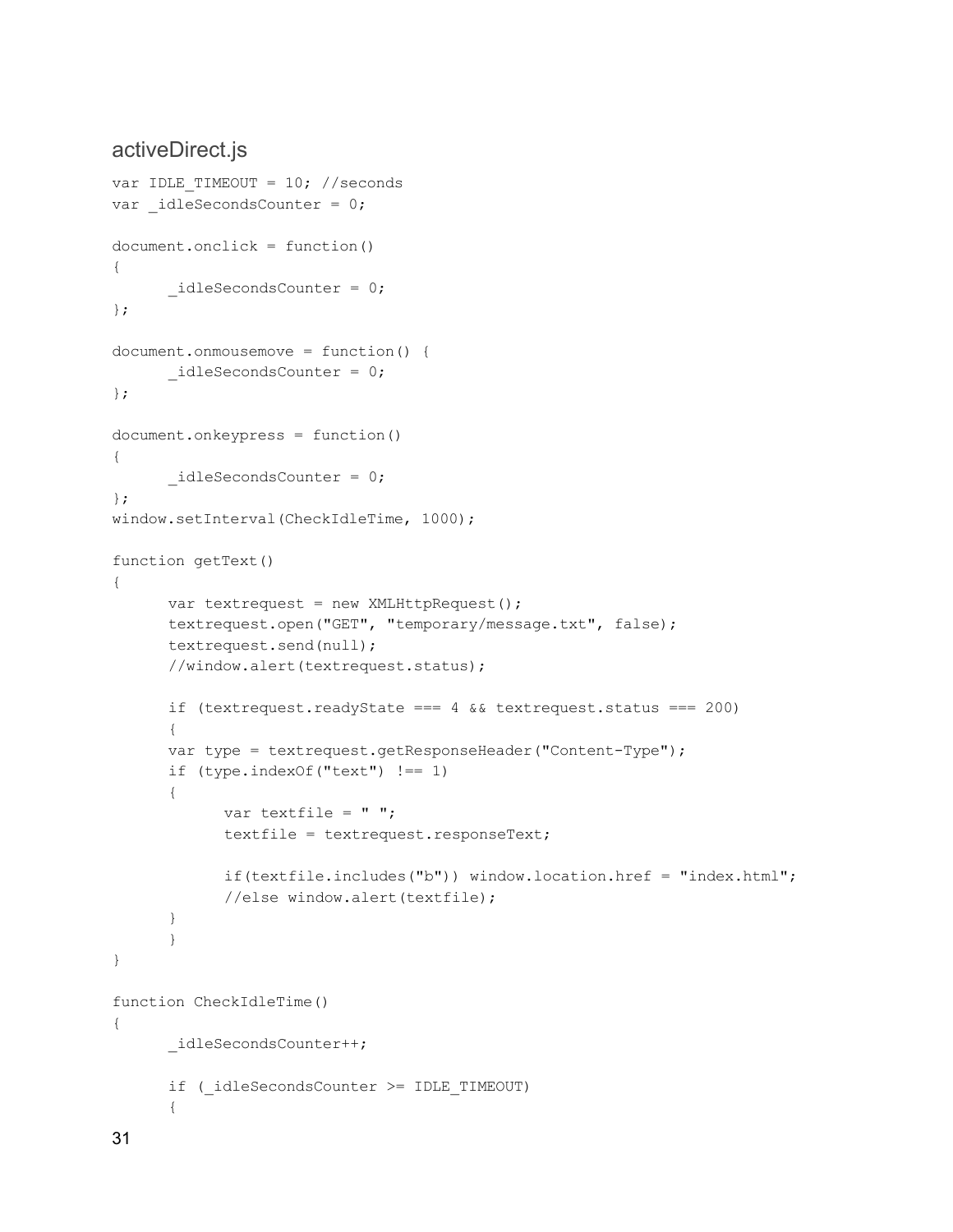```
getText();
      \qquad \}}
```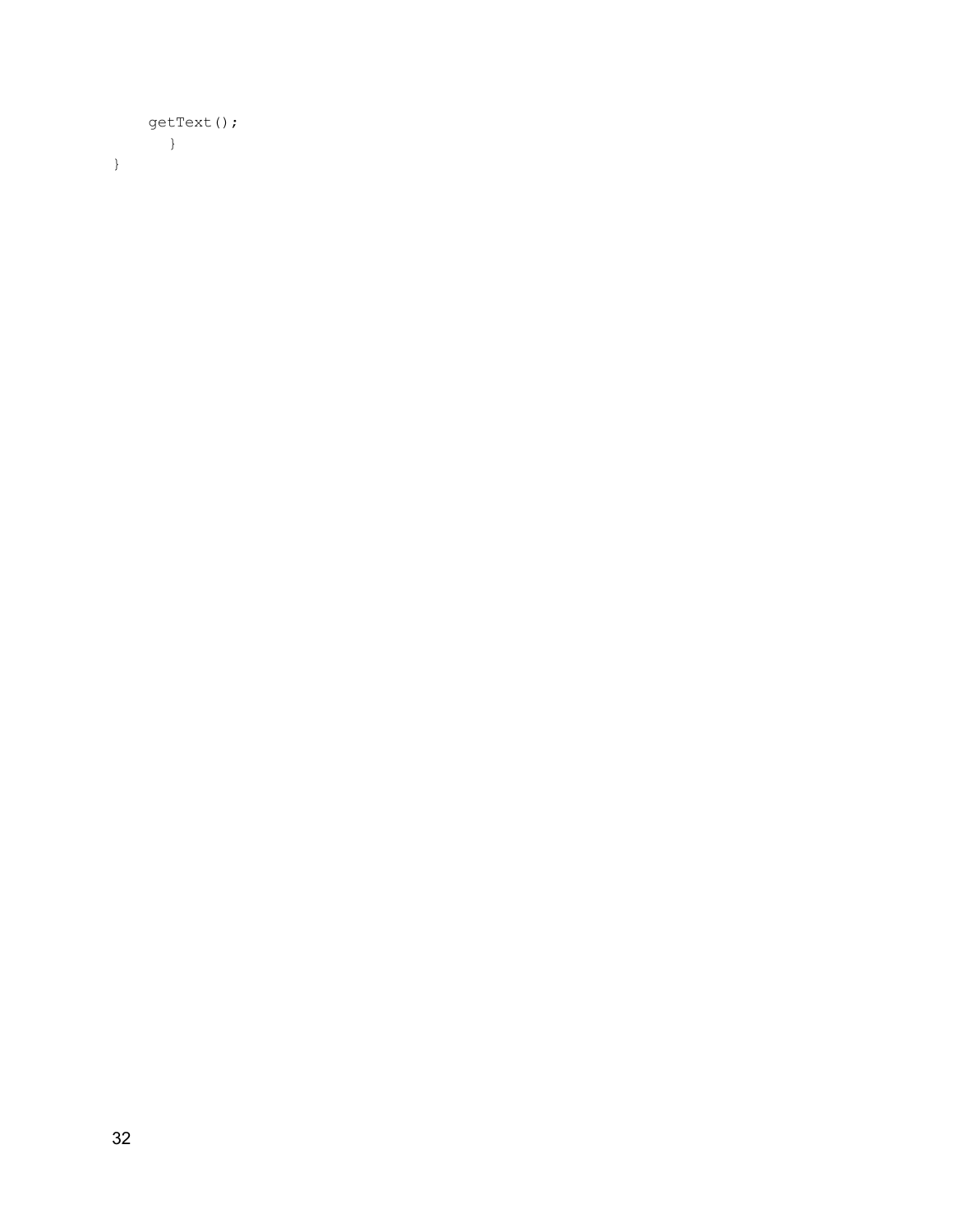### <span id="page-32-0"></span>idleDirect.js

```
var IDLE TIMEOUT = 90; //seconds
var idleSecondsCounter = 0;
document.onclick = function() {
      idleSecondsCounter = 0;
};
document.onmousemove = function() {
     idleSecondsCounter = 0;
};
document.onkeypress = function() {
      idleSecondsCounter = 0;
};
window.setInterval(CheckIdleTime, 1000);
function CheckIdleTime() {
      _idleSecondsCounter++;
      if (_idleSecondsCounter >= IDLE_TIMEOUT) {
      window.location.replace("Ads.html");
      }
}
```
## <span id="page-32-1"></span>4.Advertisement Image Grabbing Functionality

```
images_Grab.py
# grab all picture file names in images folder
# files grabbed = array of image file names
import glob, os
types = ('*.jpg', '*.png', '*.gif')
files grabbed = []
for files in types:
      files grabbed.extend(glob.glob(files))
# get all text in the Ads.html file and put in a string
# called htmlString
os.chdir("..")
with open('Ads.html', 'r') as myfile:
      htmlString=myfile.read()
# split the string in between the '<!--images-->'
picString = htmlString.split("<!--images-->")
```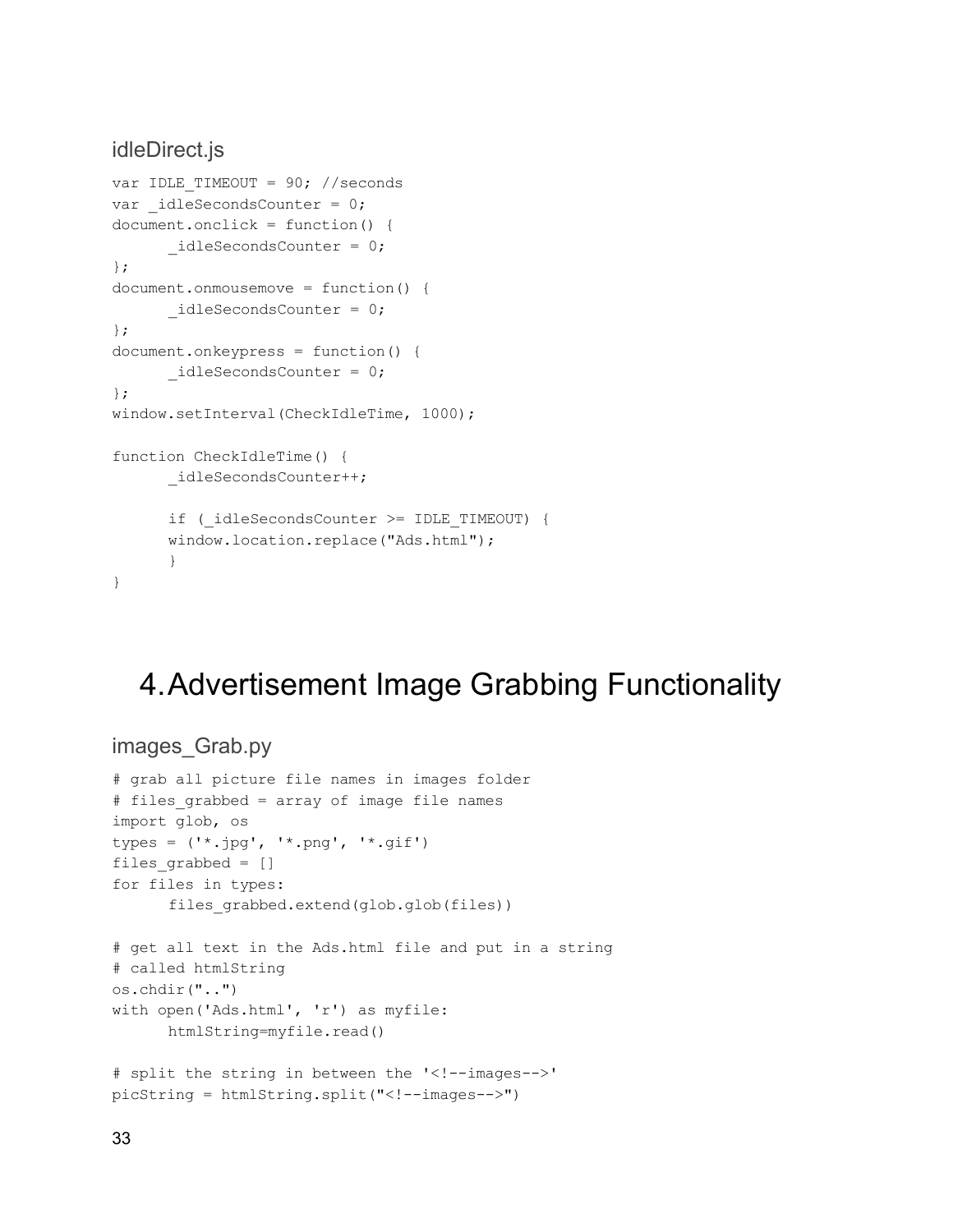```
# what goes before and after file names in Ads.html
preFName = '<img class="mySlides" src="./images/'
postFName = '" style="width:96%">'
# go through and chang newText to have the new files
newText = ''
for x in range(0, len(files grabbed)):
        newText += '\n\tt\to 'r\tt\to 'r\tt\to 'r\tt\to 'r\tt\to 'r\tt\to 'r\tt\to 'r\tt\to 'r\tt\to 'r\tt\to 'r\tt\to 'r\tt\to 'r\tt\to 'r\tt\to 'r\tt\to 'r\tt\to 'r\tt\to 'r\tt\to 'r\tt\to 'r\tt\to 'r\tt\to 'r\tt\to 'r\tt\to 'r\tt\to 'r\tt\to 'r\tt\to 'r\tt\to 'r\tt\to 'r\tt\to 'r\tt\to 'r\tt\to 'r\tt\to 'r\tt\to 'r\tt\to 'r\tt\to 'r\tt\to 'newText += '\n\t\t'
# replace the old text with the new for the new images
htmlString = htmlString.replace(picString[1], newText)
# write the htmlString into the Ads.html file
writeFile = open("Ads.html", "w")writeFile.write(htmlString)
```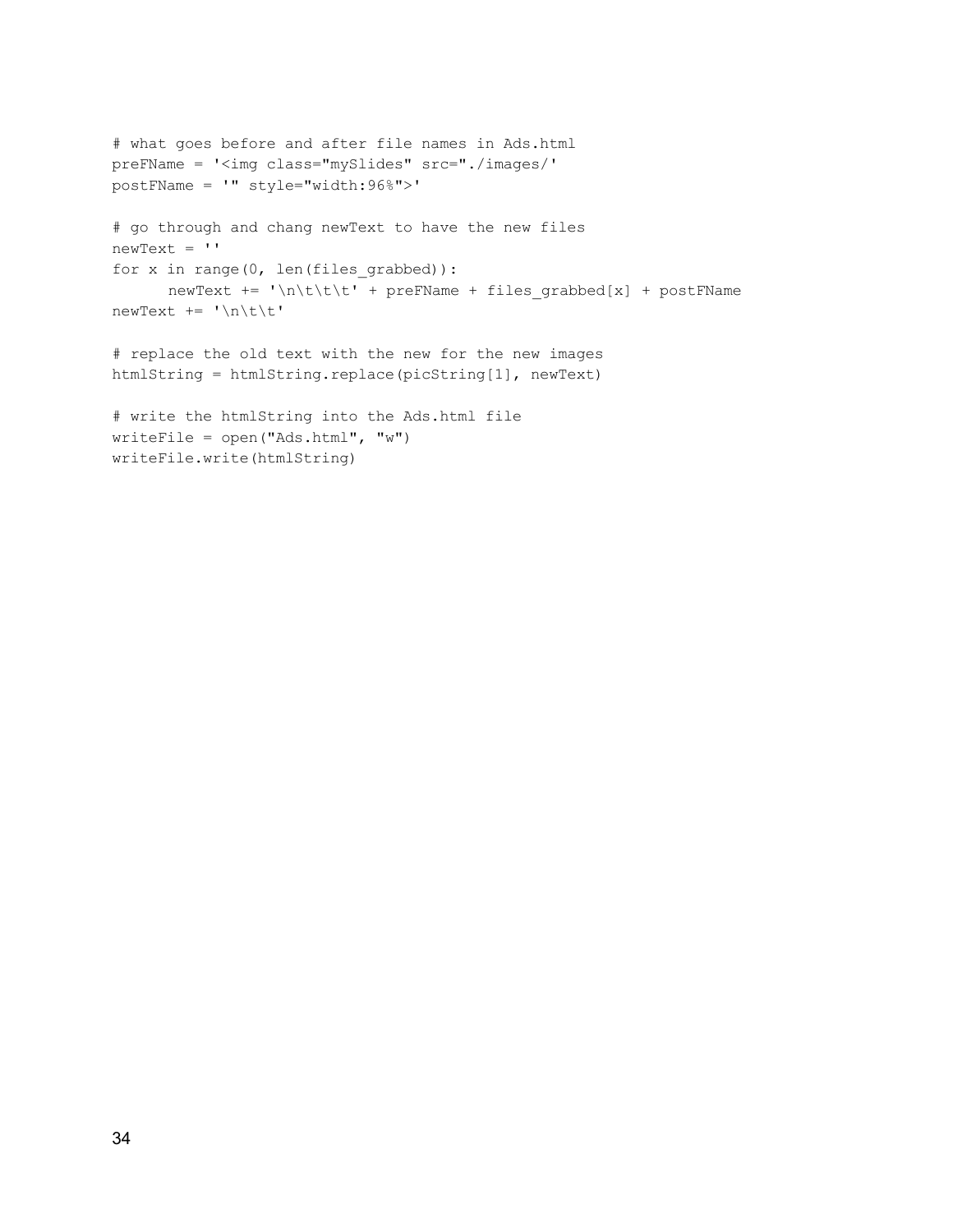## <span id="page-34-0"></span>5.Background System Functionality

<span id="page-34-1"></span>init.py

import os, sys, time

os.system("python /var/www/Smart-Calendar/Background/startup.py --monitor-off") #dont let anyone see desktop os.system("python /var/www/Smart-Calendar/Background/startup.py --start") #startup services

time.sleep(60) #wait in seconds

os.system("python /var/www/Smart-Calendar/Background/startup.py --monitor-on") #browser should have loaded by now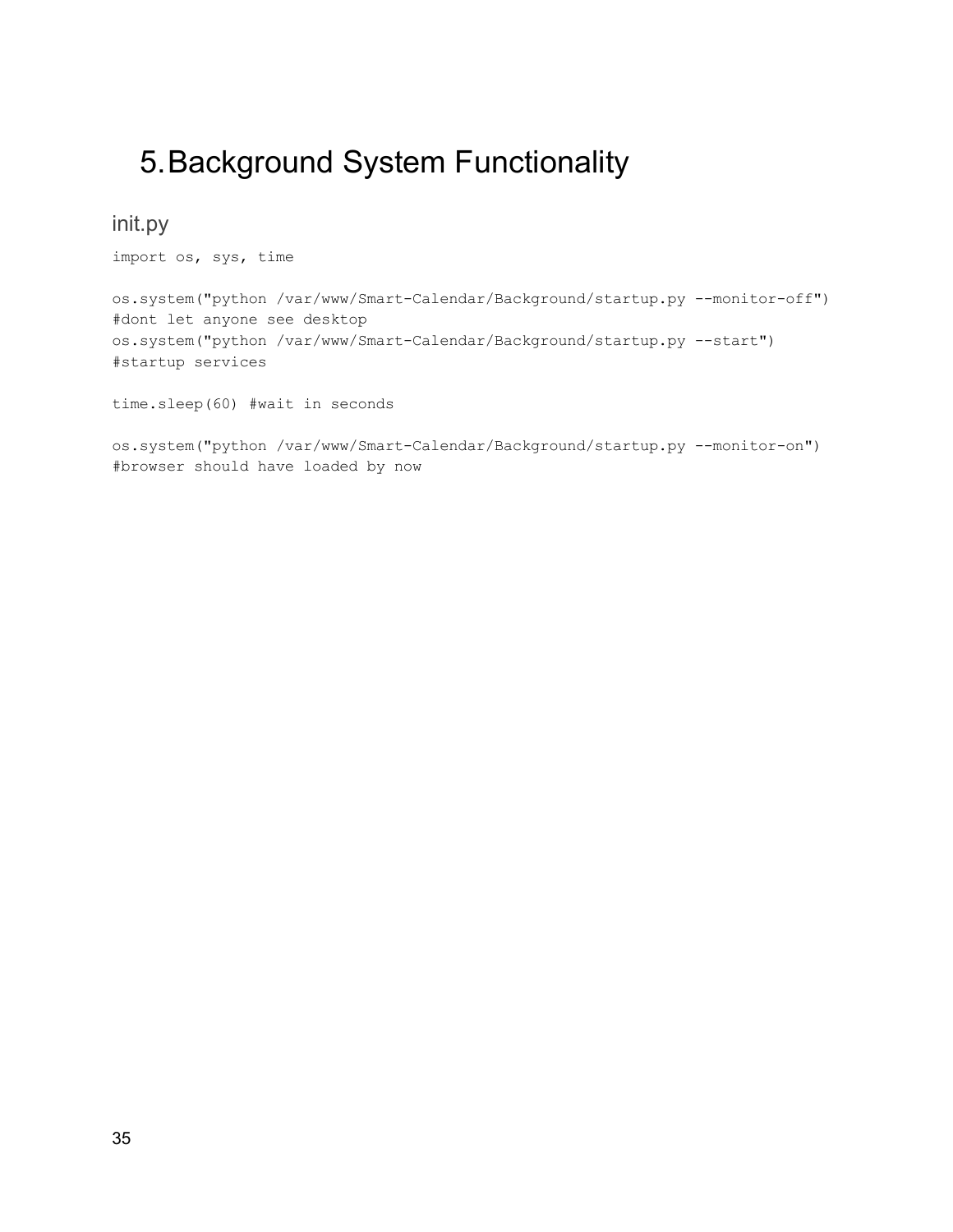#### <span id="page-35-0"></span>pins.py

```
import os, time, pwd, time
do monitor = 1;def timestamp(first, llast, rlast, door_on, cal_on): #timestamp generator
    stamp = 'Detected activity from '
    if(first == 0): #entry point
       stamp = stamp + 'left to '
    elif(first == 1):
       stamp = stamp + 'right to '
    else:
       stamp = stamp + 'IDK to '
    if(llast == 1 and rlast == 0): #exit point
       stamp = stamp + 'left at '
    elif(llast == 0 and rlast == 1):
       stamp = stamp + 'right at '
    else:
       stamp = stamp + 'IDK at '
    stamp = stamp + time.asctime() + \cdot \cdot #time
    if(door on == 1 and cal on == 1): #extra info
       stamp = stamp + ' They stopped at the door and calendar.'
    elif(door on == 1):
       stamp = stamp + ' They stopped at the door.'
    elif(cal on == 1):
       stamp = stamp + ' They stopped at the calendar.'
    stamp = stamp + '\nfile = open('/var/www/Smart-Calendar/HTML/temporary/stamp.txt', 'a') #write
to stamp
   file.write(stamp)
    file.close()
state = 0 #0 = idle state, 1 = active state
timeout = 0 #counts seconds of inactivity
caltimer = 0 #counts seconds of activity for left sensor above calendar
doortimer = 0 #counts seconds of activity for right sensor above door
first = 0 #-1 = Invalid, 0 = Left, 1 = Right,
llast = 0 #boolean, true = left sensor was active last check
rlast = 0 #boolean, true = right sensor was active last check
calstop = 0 #boolean, true = user stopped at calendar
doorstop = 0 #boolean, true = user stopped at door
```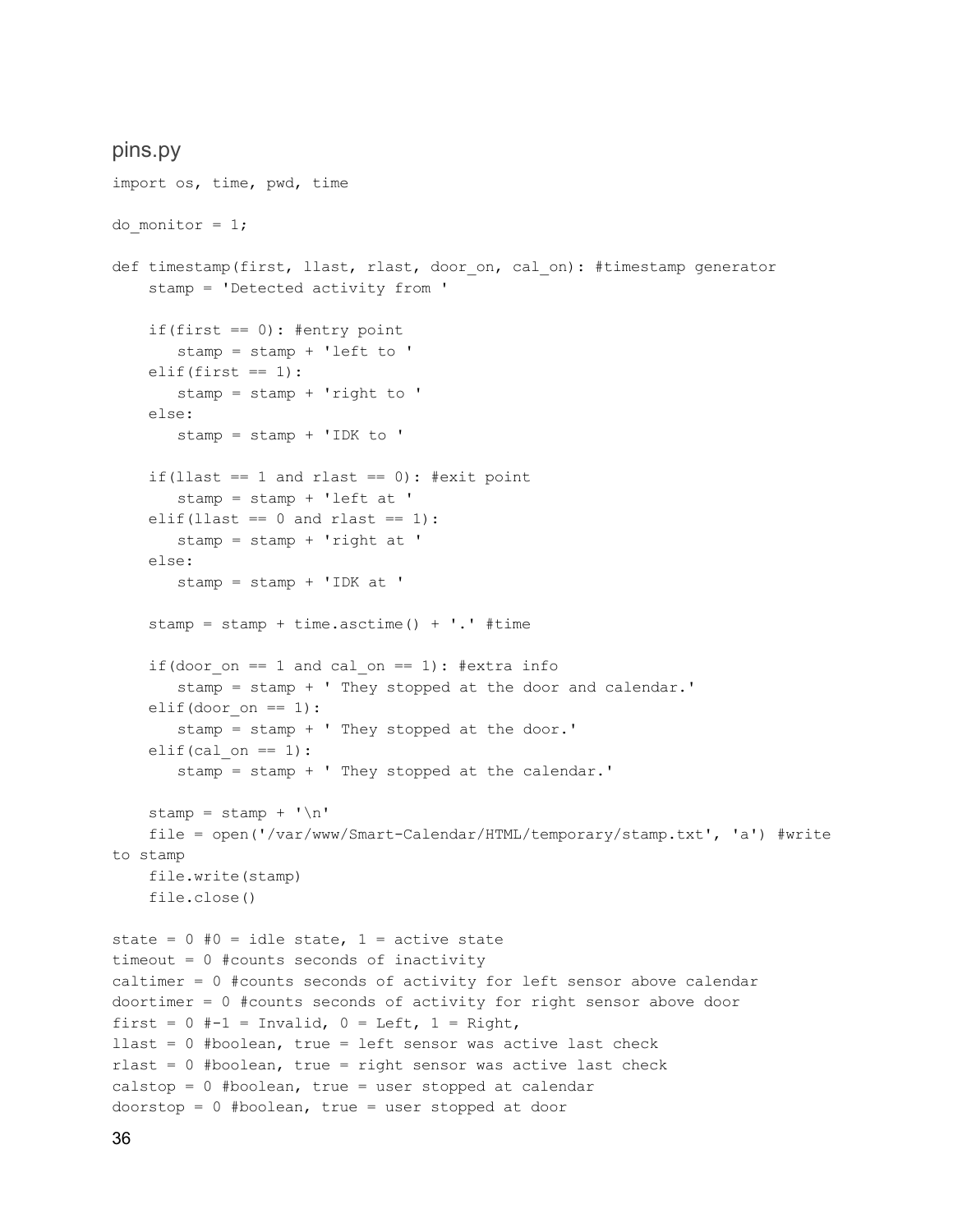```
cal is on = 1 #boolean, true = monitor is on
cal is active = 1 #boolean, false = idly displaying ads, true = active
while(1):
    file = open("/sys/class/gpio/gpio17/value", "r") #read pins
   L = int(file.read())file.close()
    file = open("/sys/class/gpio/gpio27/value", "r")
   R = int(file.read())file.close()
    if state == 0: #idle
       #print 'idle'
       if(L = 1 and R = = 1): #left and right activity
             state = 1first = -1 #did not expect both sensors to turn on at same time
             \text{llast} = 1rlast = 1
             caltimer = 1
             doortimer = 1
             timeout = 0elif(L == 1): #left activity
             state = 1first = 0\text{llast} = 1rlast = 0caltimer = 1
             doortimer = 0
             timeout = 0elif(R == 1): #right activity
             state = 1first = 1\text{llast} = 0rlast = 1
             caltimer = 0
             doortimer = 1
             timeout = 0else: #no activity
             timeout = timeout + 1elif state == 1: #activity
       #print 'activity'
       L visited = 1if(L == 0 and R == 0): #no activity
             state = 0timestamp(first, llast, rlast, doorstop, calstop)
             calstop = 0doorstop = 0
```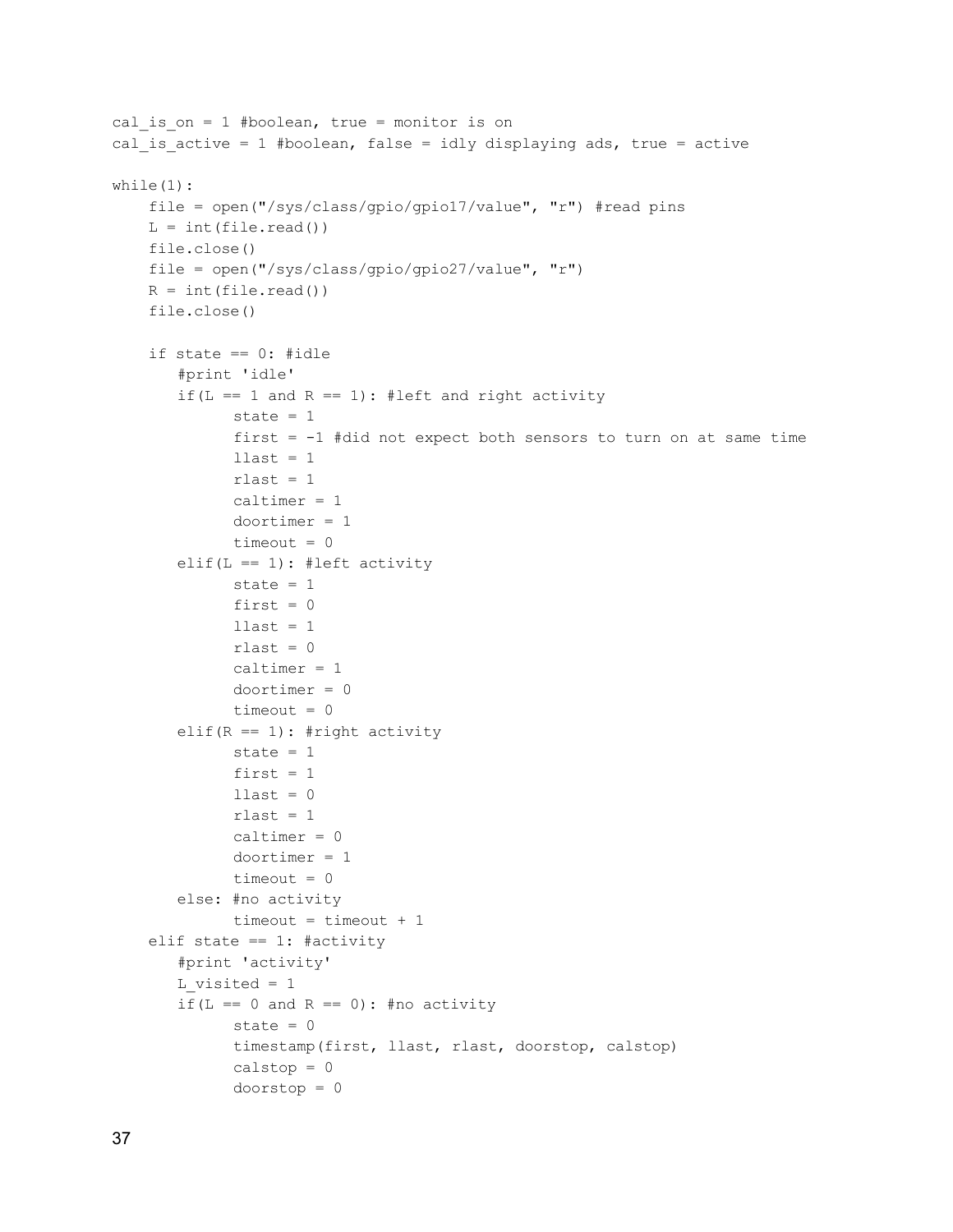```
if L == 1: #left activity
             calimer = caltimer + 1
             \text{llast} = 1else:
             caltimer = 0
             \text{llast} = 0if caltimer >= 4:
             caltimer = 4
             calstop = 1
       if R == 1: #right activity
             doortimer = doortimer + 1
             rlast = 1else:
             doortimer = 0
             rlast = 0if doortimer >= 6:
             doortimer = 6
             doorstop = 1
    if(do monitor == 1):
       if(timeout < 900 and cal is on == 0): #turn monitor on if activity
             os.system("python startup.py --monitor-on &")
             #print 'turn on'
             cal is on = 1elif(timeout >= 900): #turn monitor off if no activity
             timeout = 900if(cal_is_on == 1):
                   os.system("python startup.py --monitor-off &")
                    #print 'turn off'
                   cal is on = 0if(timeout < 90 and cal is active == 0): #if calendar becomes active
       file = open('var/www/Smart-Calendar/HTML/temporary/message.txt', 'w')
       file.write('b')
       file.close()
       cal is active = 1elif(timeout >= 90 and cal is active == 1): #if calendar becomes idle
       file = open('var/www/Smart-Calendar/HTML/temporary/message.txt', 'w')
       file.write('i')
       file.close()
       cal is active = 0time.sleep(1)
```

```
38
```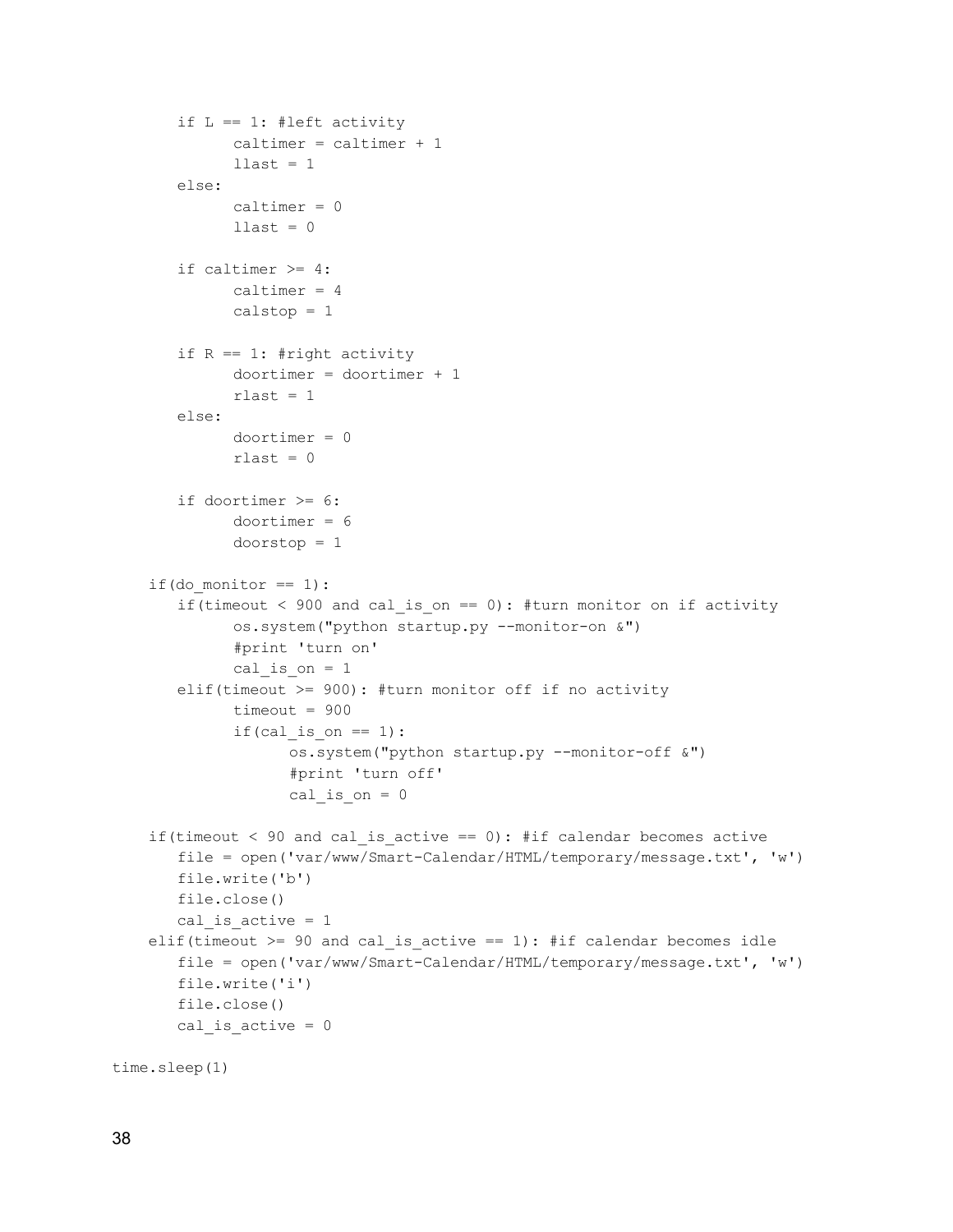#### <span id="page-38-0"></span>startup.py

```
import os, sys, serial, time
option = str(sys.argv[1:2])if(option == '(\n-start') ):
    #create communication file
    if(not
os.path.isfile('/var/www/Smart-Calendar/HTML/temporary/message.txt')):
       file = open('/var/www/Smart-Calendar/HTML/temporary/message.txt', 'w+')
       file.close()
    #create timestamp file
    if(not os.path.isfile('/var/www/Smart-Calendar/HTML/temporary/stamp.txt')):
       file = open('/var/www/Smart-Calendar/HTML/temporary/stamp.txt', 'w+')
       file.write('File Created ' + time.asctime() + '\n')
       file.close()
    #turn on pins, set to input
    os.system("echo 17 > /sys/class/gpio/export")
    os.system("echo in > /sys/class/gpio/gpio17/direction")
    os.system("echo 27 > /sys/class/gpio/export")
    os.system("echo in > /sys/class/gpio/gpio27/direction")
    os.system("python /var/www/Smart-Calendar/Background/pins.py &")
elif(option == '(\Upsilon - step\'']):
    os.system("kill $(ps -eF | grep pins.py | grep -v grep | awk '{print
$2}')") #end pins.py
    #turn off pins
    os.system("echo 17 > /sys/class/gpio/unexport")
    os.system("echo 27 > /sys/class/gpio/unexport")
    #format timestamp file
    \tt timevar = time. asctime()
    file = open('/var/www/Smart-Calendar/HTML/temporary/stamp.txt', 'a+')
    file.write('File Closed ' + timevar + '\n')
    file.close()
    timevar = timevar[4:7] + ' ' + timevar[8:10] + ' ' + timevar[20:] +
'_stamp.txt'
    os.rename("/var/www/Smart-Calendar/HTML/temporary/stamp.txt",
"/var/www/Smart-Calendar/HTML/temporary/" + timevar)
    #email file
elif(option == '[\n\cdot -\text{monitor-on}\n'] ):
    os.system("tvservice -p; chvt 6; chvt 7") #turn on HDMI port
    #close power to monitor through serial
    ser = serial.Serial('/dev/ttyUSB0', 9600, timeout=1)
    code = 'A00101A2'
    ser.write(code.decode('HEX'))
```